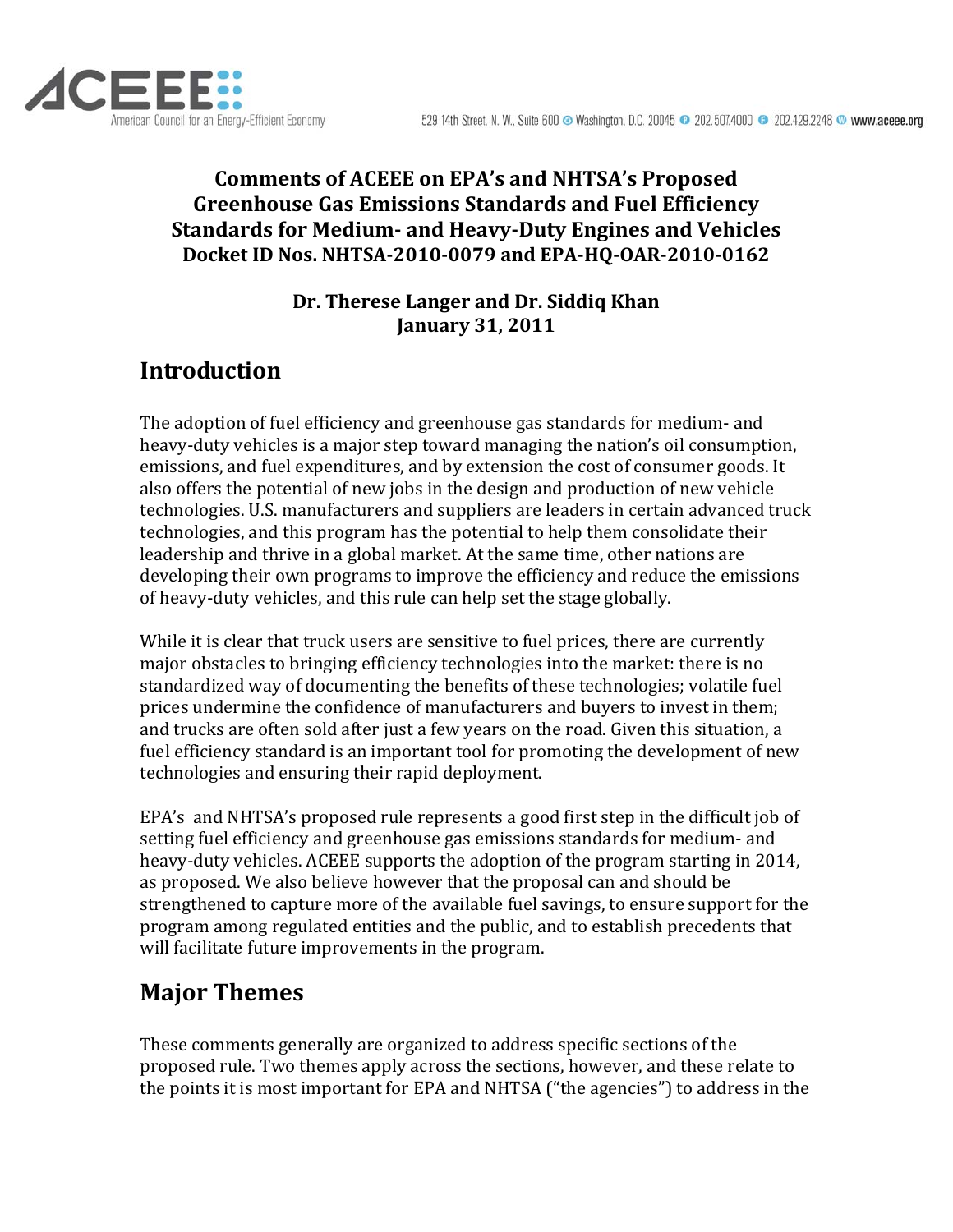final rule: i) the stringency of the standards and their ability to promote advanced vehicle technologies and ii) the need to establish, in this first phase, a pathway toward a full‐fledged program.

### *Stringency of the standards and promotion of advanced technology*

The Energy Security and Independence Act of 2007 (EISA) requires that these new standards be "designed to achieve the maximum feasible improvement" (p.74[1](#page-1-0)58).<sup>1</sup> In all three truck categories and for engines as well, the standards could and should be strengthened to meet that requirement and to increase the economic benefits of he rule while reducing emissions and oil consumption. High priority issues in each t category include:

- Engines The proposal calls for 6 percent efficiency gains for tractor‐trailer engin[e](#page-1-1)s, for example, where the recent National Academy of Sciences (NAS) study2 concluded that 8.5‐13% improvement would be possible by 2017. The agencies should strengthen the engine standards and also send a clear signal that substantial additional improvements will be required for 2020 to maximize lead time for manufacturers and ensure their continued investment in engine technologies.
- Tractor-trailers The adoption of trailer standards could reduce fuel use by 10 percent and allow truck manufacturers to optimize aerodynamic features. Trailers stay on the road for a long time, so delay in regulating them will mean lost savings for many years to come. Standards for trailers can and should be adopted in time to ensure their implementation with the first tractor standards in 2014.
- Vocational trucks The rule should capture the benefits of technologies beyond engine and tire improvements, especially advanced transmissions and weight reduction. Test protocols should be designed to encourage the production of hybrids and other advanced technologies.
- Work trucks The proposed standards for 2018 have a similar technology basis to the improvements required for light‐duty pickups by 2016, yet they take longer and accomplish less. They should be strengthened.

More detailed recommendations on the levels of the standards in each of these categories are provided below. In addition to tightening some of the requirements in this first phase of the program, the agencies should start work as soon as possible on a second phase to commence in 2018, in order to ensure steady progress toward the much higher levels of efficiency shown to be achievable in the NAS report and elsewhere.

<span id="page-1-0"></span> <sup>1</sup> All page references in these comments unless otherwise noted are to EPA's and NHTSA's proposed rule in the Federal Register Vol. 75, No. 229, Tuesday, November 30, 2010.

<span id="page-1-1"></span><sup>2</sup> NAS, 2010. *Technologies and Approaches to Reducing the Fuel Consumption of Medium and HeavyDuty Vehicles.*

*EE Comments on Proposed Greenhouse Gas Emissions Standards and Fuel Efficiency Standards for ACE Medium and HeavyDuty Engines and Vehicles. January 31, 2011.*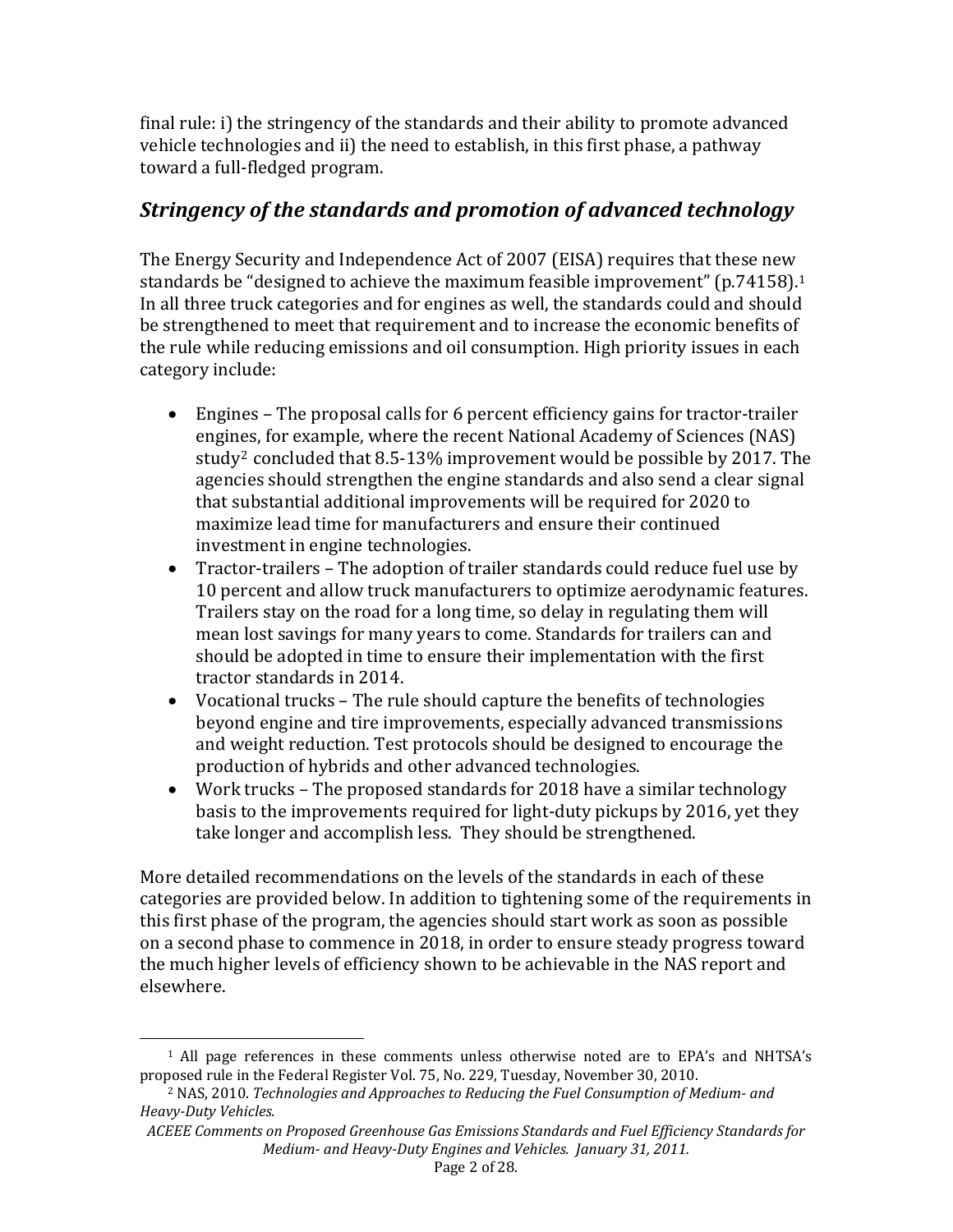A crucial measure of the success of this rule will be how well it does in drawing advanced efficiency technologies into the market. Indeed, stakeholders' letters of support cited a common set of principles for the regulatory program that include "[i]ncentives leading to the early introduction of advanced technologies" (p.74156). The proposed program should be strengthened in this area, particularly with regard to advanced transmissions, hybrid drive trains and other technologies especially important to the refuse trucks, delivery vans, utility trucks, and school buses in the "vocational" category. Companies investing in these technologies should be given a well-defined, straightforward way of claiming credit for doing so. Demanding standards for vehicles that can take advantage of these technologies will be the best incentive to acquire them as soon as their value has been demonstrated.

We also note that complementary strategies, while not part of the rule itself, could enhance the program's success. Financing mechanisms such as those promoted through EPA's SmartWay Partnership could help owner‐operators and smaller fleets with limited resources to realize net savings from more efficient trucks beginning as soon as the trucks are put into operation and continuing throughout the vehicles' lifetimes.

### *Pathway to a fullfledged program*

The agencies must ensure that this first phase of the program enables them to move to a full‐fledged program, and in particular a program based on integrated testing and modeling of complete vehicles, in the next phase. Doing so will enable future standards to encourage technologies that the current compliance regime cannot differentiate but can actually cut emissions and fuel consumption. This will require extensive data collection on vehicles, duty cycles, and emissions, as well as extensive work on engine and vehicle drive cycles and modeling.

In the proposed rule, the agencies clearly recognize the need for a new, more sophisticated approach to vehicle testing than currently proposed to "more completely capture the complex interactions of the total vehicle and the potential to reduce fuel consumption and GHG emissions through the optimization of those interactions" (p.74172). The agencies commit to "participate in efforts to improve our ability to accurately characterize the actual in‐use fuel consumption and emissions of this complex sector" (p.74156) and mention that they may "begin to develop a knowledge base enabling improvement upon this regulatory framework for model years beyond 2018" (p.74159). Given that these aspects of the first phase are crucial to the long‐term efficacy of the program, the building of such a knowledge base and capabilities should be supported by data collection and reporting requirements in the rule itself.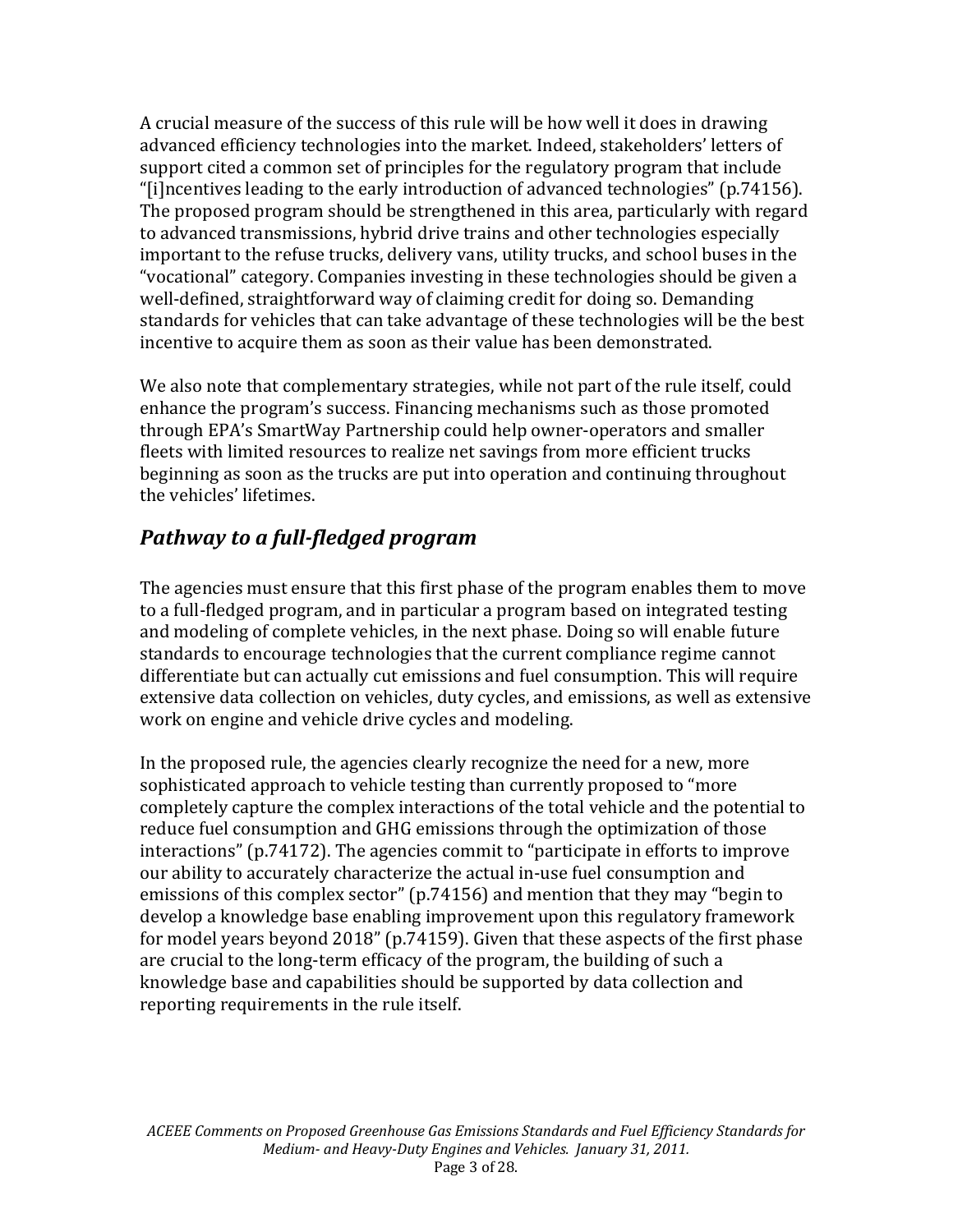### **Recommendation (vehicle sales data): Require manufacturers to i) report actual specifications for vehicle configurations sold and ii) run the GEM model using these specifications and report the results.**

In the proposed program, test fuel efficiency will not relate closely to real‐world fuel efficiency, because the truck as tested will not be the same as the truck as sold. Possible negative consequences of this situation include 1) that truck buyers will not realize the fuel savings implied by the levels at which the trucks are certified and the overall emissions reduction promised for the program will not be achieved, and 2) that manufacturers will tailor vehicles and equipment to do well as tested, not as sold or driven.

Implementing a chassis test for all vehicles as well as a standard that reflects the full variation of truck operating characteristics will be very difficult. It is nonetheless essential that the agencies and regulated entities use the opportunity of the rule's first phase to gather information that will assist in closing the gap between compliance and real‐world emissions and fuel consumption in the future. One important step toward that outcome would be to require manufacturers to report actual truck configurations, rather than the standard inputs for engine, transmission and gearing, and the fuel consumption of their vehicles as calculated by GEM using the real specifications.

Furthermore, the actual configuration results should be placed on buyer‐oriented vehicle labels. The proposal includes labeling requirements that will have very limited utility to truck buyers. In the case of vocational trucks and tractor‐trailers, the label will list the truck features that allowed it to be certified at certain levels for compliance purposes but apparently will not allow a buyer to draw any conclusions about what fuel efficiency he or she might expect to achieve. A label is required to address one of the main barriers that efficiency faces in the heavy‐duty vehicle market, namely the lack of standardized fuel efficiency information. Buyers need to be able to compare trucks and to judge likely performance on their own duty-cycles. While duty-cycles famously are as varied as the truckers that drive them, certain key parameters analogous to the city and highway fuel economy figures for light‐duty vehicles could go a long way toward providing that information to buyers in a fashion that is consistent across manufacturers, technologies, and model years. More detailed recommendations for a heavy-duty labeling program appear later in hese comments. t

### **performance and the use of technologies. Recommendation (heavyduty "Trends" report): Publish an annual report describing vehicles and engines sold, including fuel efficiency and GHG**

*ACEEE Comments on Proposed Greenhouse Gas Emissions Standards and Fuel Efficiency Standards f or Medium and HeavyDuty Engines and Vehicles. January 31, 2011.*  The rule should require the preparation of an annual report similar to EPA's publication "Light‐Duty Automotive Technology, Carbon Dioxide Emissions, and Fuel Economy Trends." The report would allow the tracking of the success of the program and would enhance public understanding of actual technology adoption.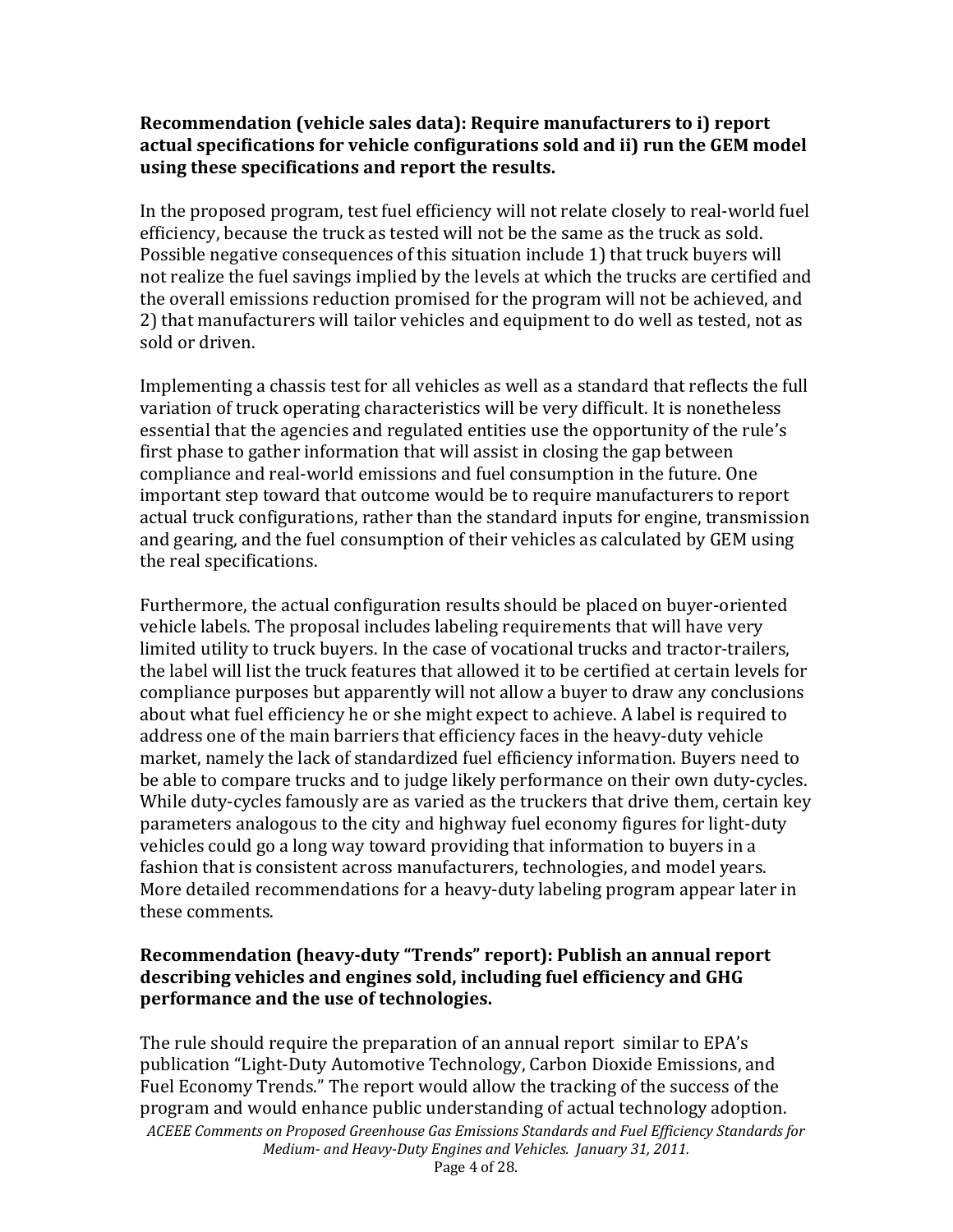**Recommendation (inuse and onroad testing): Collect inuse testing and full vehicle testing data performed by manufacturers, fleets, and federal agencies. Expand agency onroad testing to validate current compliance models and encourage manufacturers and fleets to provide more data. Make data publicly available.**

The agencies should collect and publicly disseminate existing vehicle performance data and data generated in future model years. Likewise, data collected through in‐ use testing should be used to help develop a program of complete vehicle testing and to improve the simulation model. Both simulation results and in‐use testing data should be made available to the public.

While data collection regarding heavy-duty vehicles already on the road is likely outside the scope of this rule, the absence of up‐to‐date data has proven an obstacle in developing this program. The agencies should seek to restore the Vehicle nventory and Use Survey or initiate a replacement data collection effort as soon as I possible.

### **Recommendation (publicly available compliance data): Publish an annual report describing manufacturer credit balances within each compliance category and the use of any credit flexibility mechanisms, such as advanced and innovative technology credits.**

In other to ensure the transparency in the implementation of the standards, certification and compliance information should be compiled by the agencies and made available to the public. Efforts to improve the reporting of corresponding information for light‐duty vehicles are already underway.

We conclude this section by noting that the agencies cite the small number of chassis‐test facilities as the reason for proposing separate vehicle and engine standards for tractor trucks and vocational vehicles, rather than a chassis‐test‐based standard (p.74162). The ability to use of chassis testing instead of simulation modeling would not in itself allow the formulation of full‐vehicle standards, however. In fact the primary obstacle to a full‐vehicle test and standard is not the acknowledged difficulty of chassis‐testing all vehicle configurations but rather the diversity of test cycles and multiplicity of standards that would be required to fairly capture the duty cycles of all the full range of vehicles covered by these standards.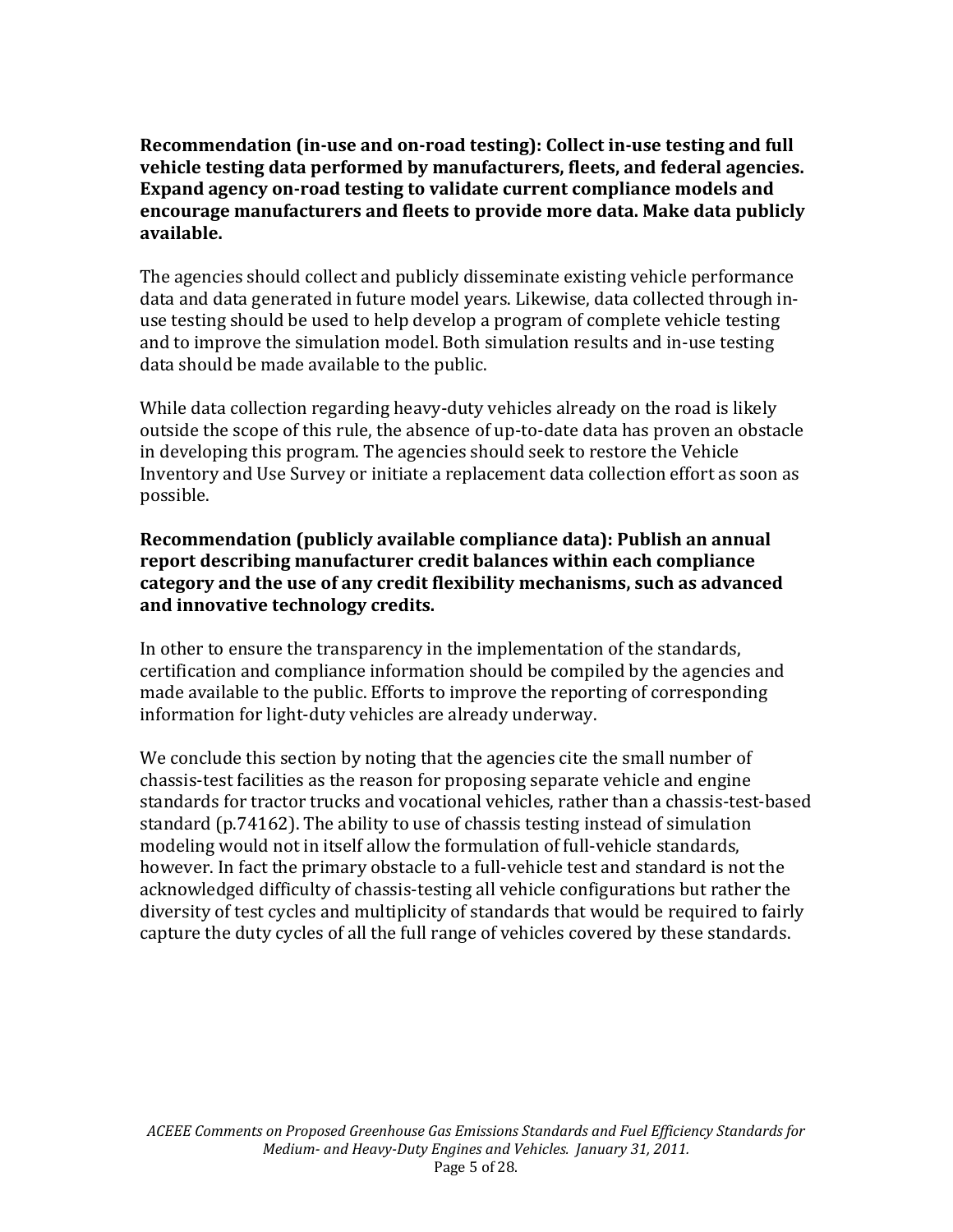## **Standards for Class 7 and 8 Combination Tractors**

### **Recommendation (trailer standards): Ensure that trailer standards are in place for the 2014 model year, and design tractor protocols accordingly.**

The largest shortcoming in the regulation for combination trucks is the omission of trailers. The agencies note that they are not proposing trailer standards but may do so in a future rulemaking (p.74157). We support the agencies' use of the NPRM as an "advanced notice‐style" discussion of trailer regulation (p.74346).

Improvements to the aerodynamics of the trailer and of the tractor-trailer as a unit are among the largest, most cost‐effective, and most technologically straightforward opportunities for savings. We urge the agencies to ensure that trailer standards are in place for the 2014 model year, both to avoid unnecessary delay in capturing these important savings from trailers and to allow the optimization of tractor aerodynamics in combination with an aerodynamic trailer. Tractor and trailer tandards together should achieve at least 30 percent reduction in fuel consumption s for these vehicles in 2014.

### **Recommendation (drag coefficient): Set the baseline and target coefficients of drag for tractor trailers low enough to be realistic and to drive aerodynamic improvements.**

high. The agencies have estimated the baseline aerodynamic drag coefficient value for high roof tractors as 0.69 (p. 74219), which appears high, considering data from published studies. The NAS study suggested that aerodynamically designed tractors have drag coefficient values in the range of 0.60 to 0.65. Researchers from Lawrence Livermore National Laboratory, Sandia National Laboratories, California Institute of Technology, and University of Southern California in an SAE paper in 2000 observed a  $C_D$  value of 0.60 for a 80,000 lb Class 8 tractor truck.<sup>[3](#page-5-0)</sup> A 2003 Society of Automotive Engineers (SAE) paper4 examined full‐scale wind tunnel tests that showed a baseline tractor and a 28-foot box trailer having a  $C<sub>D</sub>$  value of 0.55. Another article by the same author showed that a tractor truck fitted with skirts, rear-end treatment, and gap seal could have a  $C<sub>D</sub>$  value as low as 0.48.<sup>5</sup> Together, thes[e](#page-5-2) sources suggest that both the agencies baseline  $C_D$  value and the proposed 2017 target  $C_D$  value of 0.55  $C_D$  (Advanced SmartWay) for tractor trucks are too

<span id="page-5-0"></span>

 <sup>3</sup> SAE Technical Paper No. 2000‐01‐2209

<sup>4</sup> SAE Technical Paper No. 2003‐01‐3376, available at [http://papers.sae.org/2003‐01‐3376](http://books.google.com/books?hl=en&lr=&id=UzJqTX4LPOsC&oi=fnd&pg=PA9&dq=Commercial+Vehicle+Aerodynamic+Drag+Reduction:+Historical+Perspective+as+a+Guide&ots=wII5wZr6Cc&sig=lJiExqGywjdYkzksl7FwEV44zF0#v=onepage&q=Commercial%20Vehicle%20Aerodynamic%20Drag%20Reduction%3A%20Historical%20Perspective%20as%20a%20Guide&f=false)

<span id="page-5-2"></span><span id="page-5-1"></span>http://books.google.com/books?hl=en&lr=&id=UzJqTX4LPOsC&oi=fnd&pg=PA9&dq=Commercial+V [ehicle+Aerodynamic+Drag+Reduction:+Historical+Perspective+as+a+Guide&ots=wII5wZr6Cc&sig=lJ](http://books.google.com/books?hl=en&lr=&id=UzJqTX4LPOsC&oi=fnd&pg=PA9&dq=Commercial+Vehicle+Aerodynamic+Drag+Reduction:+Historical+Perspective+as+a+Guide&ots=wII5wZr6Cc&sig=lJiExqGywjdYkzksl7FwEV44zF0#v=onepage&q=Commercial%20Vehicle%20Aerodynamic%20Drag%20Reduction%3A%20Historical%20Perspective%20as%20a%20Guide&f=false) [iExqGywjdYkzksl7FwEV44zF0#v=onepage&q=Commercial%20Vehicle%20Aero](http://books.google.com/books?hl=en&lr=&id=UzJqTX4LPOsC&oi=fnd&pg=PA9&dq=Commercial+Vehicle+Aerodynamic+Drag+Reduction:+Historical+Perspective+as+a+Guide&ots=wII5wZr6Cc&sig=lJiExqGywjdYkzksl7FwEV44zF0#v=onepage&q=Commercial%20Vehicle%20Aerodynamic%20Drag%20Reduction%3A%20Historical%20Perspective%20as%20a%20Guide&f=false)dynamic%20Drag% 20Reduction%3A%20Historical%20Perspective%20as%20a%20Guide&f=false

*ACEEE Comments on Proposed Greenhouse Gas Emissions Standards and Fuel Efficiency Standards for Medium and HeavyDuty Engines and Vehicles. January 31, 2011.*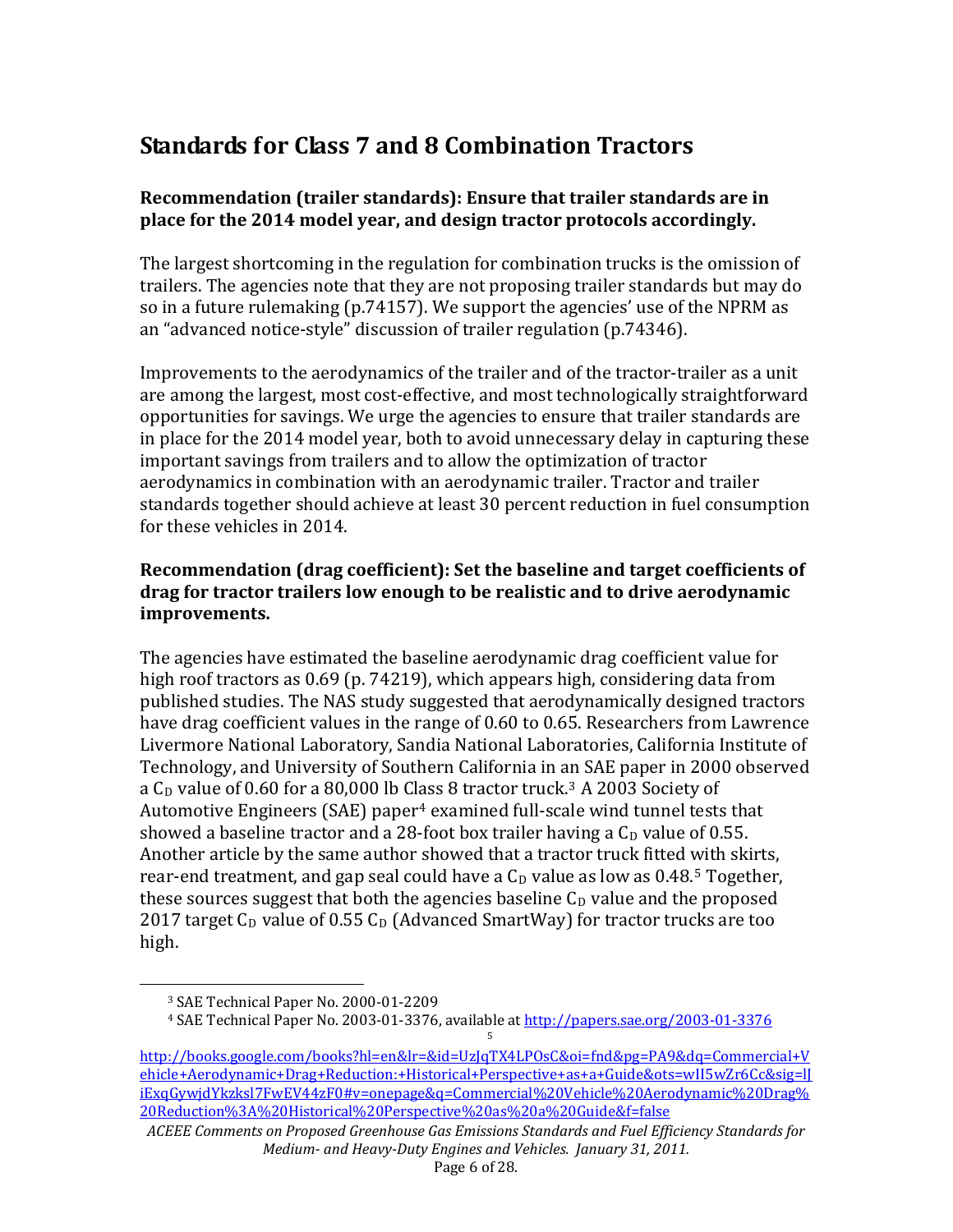#### **Recommendation (aerodynamics): Ensure comparability of aerodynamics measurements across manufacturers and products, if necessary by requiring coastdown testing. Consider replacement of Cd and CRR inputs to GEM with coastdown test results.**

Manufacturers should specify a baseline vehicle test against which to benchmark their coefficient of drag calculations. Unless the agencies can devise a reliable means of ensuring comparable results from the various approaches to determining the Cd, manufacturers should be required to perform coastdown testing, at least on a subset . of their vehicles large enough to allow reliable extrapolation to all of their vehicles

An added advantage of requiring coastdown tests is that the results of those tests could be used directly as inputs to a revised GEM model, which would be the most accurate way to account for both Cd and tire rolling resistance.

#### **Recommendation** (idle reduction): Review the amount of fuel savings and GHG **emissions reduction assigned to idle reduction. Ensure that no vehicle receiving idle reduction credits has increased PM emissions as a result.**

The agencies propose to provide idle reduction credit in the amount of 5 grams of  $CO<sub>2</sub>$  per ton-mile to any Class 8 tractor fitted with sleeper cab provided the main engine shuts off after 5 minutes of idling when it is in a parked position. This approach is intended to reduce emissions and fuel consumption from extended idling and allow for the use of alternate technologies to idling of the main engine. In principle, we support the idea of this credit to encourage sleeper trucks to have antiidle technologies installed on them. The proposal raises two issues of concern, however.

First, the proposed credit is too high. The agencies' estimates of APU fuel consumption of 0.2 gallons per hour and truck engine idling fuel consumption of 0.8 gallons per hour should be revisited. Using chassis data from long haul trucks operating in California, Khan et al. observed a fuel consumption rate of 0.47 gal/hr for those equipped with electronic fuel injection.[6](#page-6-0) Further[m](#page-6-1)ore, Gaines observed 0.23 gal/hour of fuel consumption from APUs, on average.7 Assuming 0.50 gal/hr of fuel consumption from the main engine and 0.23 gal/hr of fuel consumption from APUs, an idle reduction credit of 2 grams per ton‐mile would be more appropriate. It hould also be noted however that, absent quality control measures, even less s efficient idle reduction technologies might be installed in these vehicles for the xpress purpose of receiving credit for idle reduction. e

<span id="page-6-0"></span><sup>6</sup> Khan et al. (2006), "Idle Emissions from Heavy-Duty Diesel Vehicles: Review and Recent Data," Journal of the Air &Waste Management Association, Vo. 56, pp. 1404‐1419, October 2006.

<span id="page-6-1"></span><sup>7</sup> Gaines, L. (2008), "Which Idle Reduction System is Most Economical for Truck Owners," Presentation at the SAE Commercial Vehicle Engineering Congress, Chicago, October 2008.

*ACEEE Comments on Proposed Greenhouse Gas Emissions Standards and Fuel Efficiency Standards for Medium and HeavyDuty Engines and Vehicles. January 31, 2011.*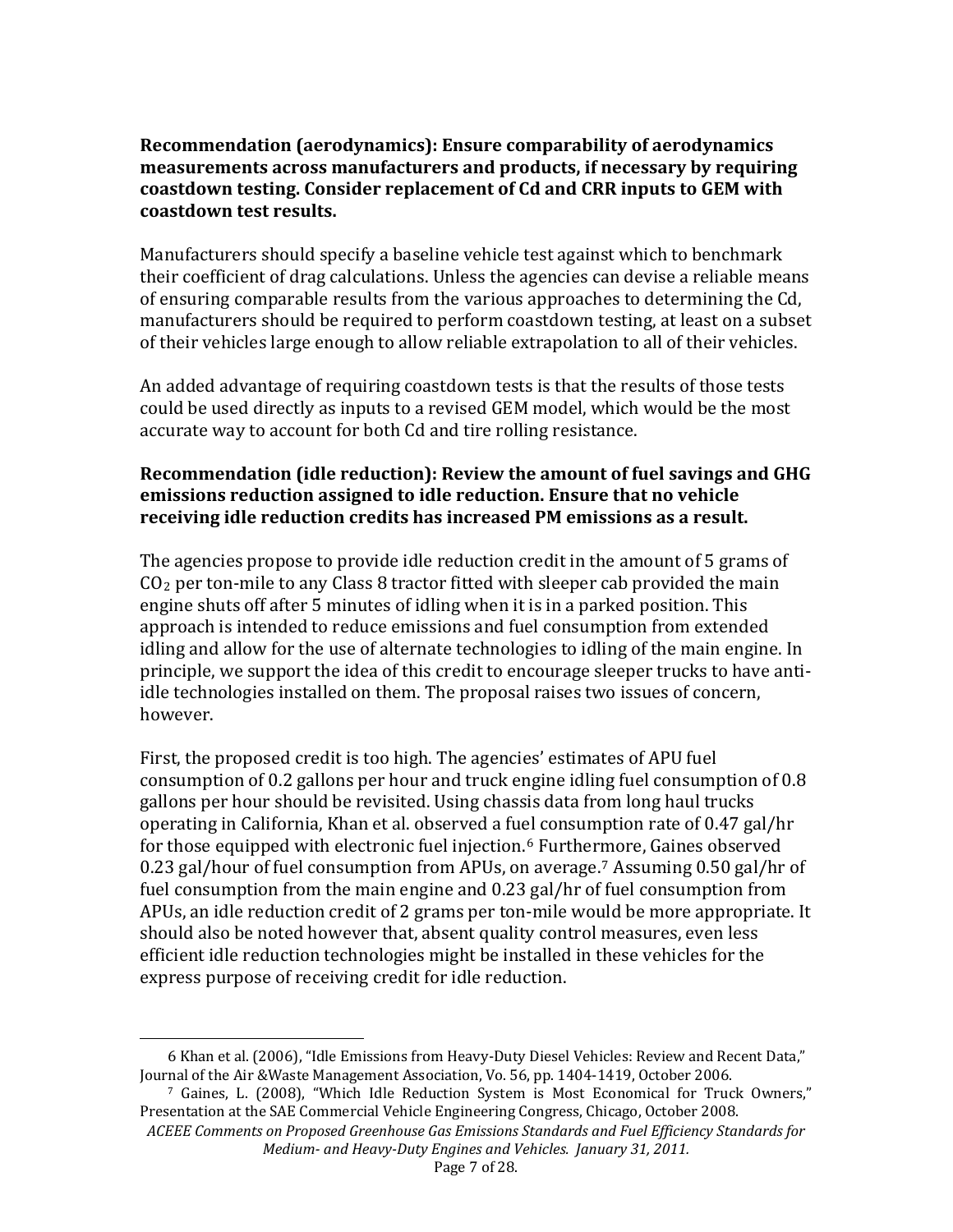The proposed credit of 5 grams per mile is a substantial part of the reductions the rule would require of the affected trucks. For example, a high roof sleeper truck would be required to reduce  $CO<sub>2</sub>$  emissions by 16 grams per ton-mile (18%) from 89 grams per ton-mile in 2010 to 73 grams per ton-mile in 2014. Idle reduction thus represents one‐third of the required reductions for 2014; so it is important that the estimate of savings from idle reduction be realistic.

Gaines also observed that although APUs were saving fuel and reducing total NOx emissions, they have a negative effect on PM emissions compared to truck engine idling. It is not acceptable that the agencies would promote anti-idling approaches that increase diesel particulate emissions. Any tractor that is credited with fuel savings and emissions reductions for anti‐idling should be required to demonstrate that its APU or other idling device will not emit particulate matter in excess of what the truck would emit at idle. This can be accomplished for example by equipping the APU with a particulate filter or by routing the APU's exhaust through the truck's emissions control system.

## **Engine Standards**

ACEEE strongly supports the agencies' proposal to regulate engines as well as vehicles. The relatively small number of distinct engines manufactured (p.74159) is one reason for this; the fuel price signal filtered through multiple truck manufacturers and/or models using a given engine will necessarily be more dilute than a direct signal to the engine manufacturer. There are other reasons as well for regulating engines directly for fuel efficiency and emissions, which are discussed below.

Regarding the proposed standards for Class 7 and 8 combination trucks, we note the agencies' observation that "[t]he importance of the engine design is that it determines the basic GHG emissions and fuel consumption performance of the engine for the variety of demands placed on the engine, regardless of the characteristics of the cab in which it is placed" (p.74161). This suggests in particular that inappropriate application of an engine could result in excess fuel consumption, a problem that the rule may aggravate inadvertently, as discussed below.

**horsepower engine. Recommendation (engine rated power): Specify a range of engine rated power for each subcategory. Require any engine certified in a given subcategory and having a rated power exceeding the range for that subcategory to meet the engine standards using a test with speedtorque points appropriate to a lower**

EPA's existing criteria pollutants regulations for heavy‐duty highway engines establish four regulatory categories based on their intended and primary truck application as listed in Table 1.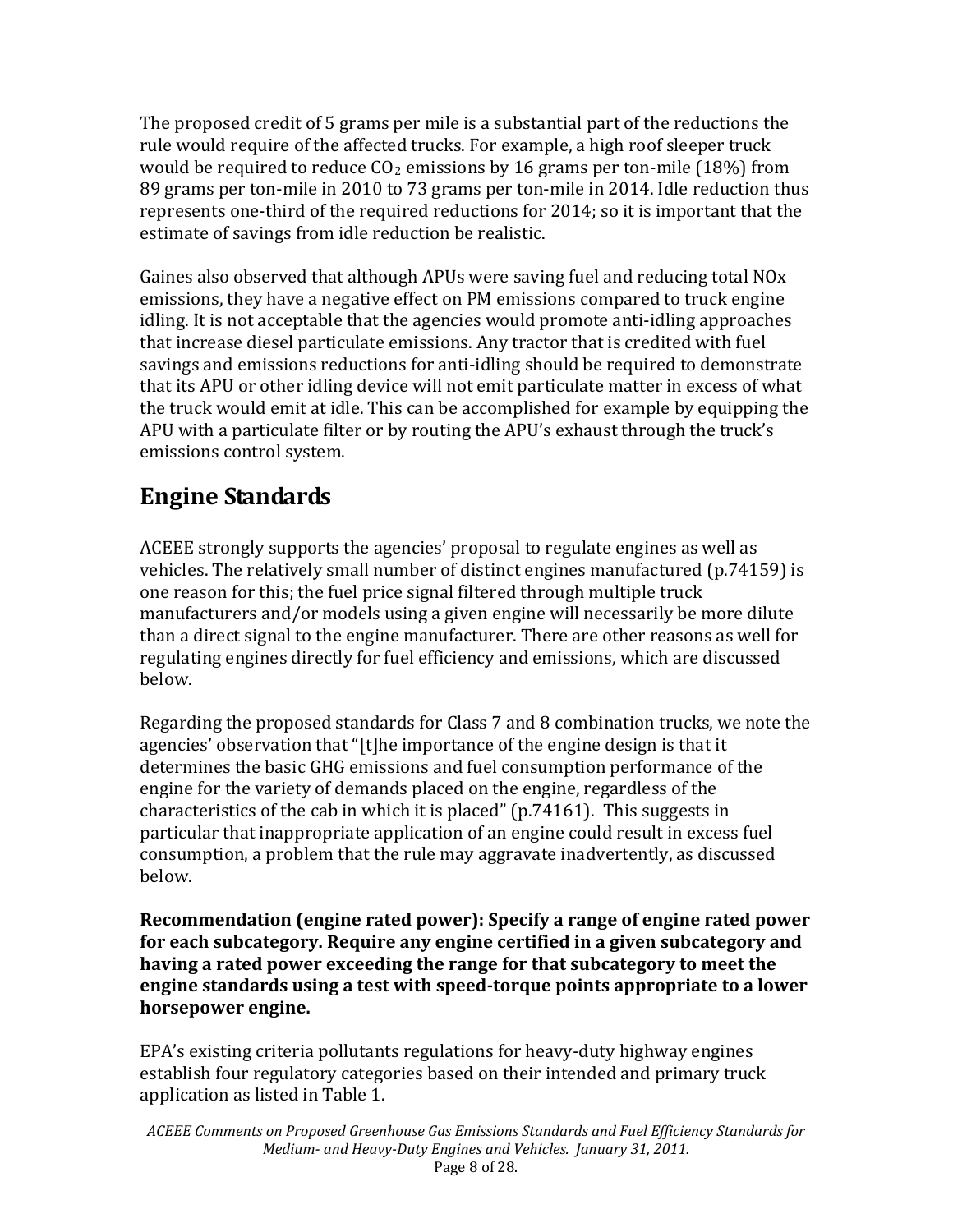| <b>Engine Category</b> | <b>Intended Application</b>      | <b>Typical Rated</b> |  |
|------------------------|----------------------------------|----------------------|--|
|                        |                                  | Horsepower           |  |
| Light Heavy-duty       | Class 2b through Class 5 trucks  | 70-170               |  |
| (LHD) Diesel           |                                  |                      |  |
| Medium Heavy-duty      | Class 6 and Class 7 trucks       | 170-250              |  |
| (MHD) Diesel           |                                  |                      |  |
| Heavy Heavy-duty       | Class 8 trucks                   | > 250                |  |
| (HHD) Diesel           |                                  |                      |  |
| Gasoline               | Incomplete vehicles less than    | N/A                  |  |
|                        | 14,000 lbs GVWR and all          |                      |  |
|                        | vehicles greater than 14,000 lbs |                      |  |
|                        | <b>GVWR</b>                      |                      |  |

**Table 1: Engine Regulatory Subcategories**

EPA regulations also discuss a range of typical horsepower levels for engines in each of these subcategories, as shown in Table 1.[8](#page-8-0) The proposed engine standards would be based on the intended application of an engine, however, and not its rated power (p.74166). At the same time, the test protocol reflects rated power, rather than ntended use. This standard structure could have adverse consequences, including i . the promotion of oversized engines and higher fuel consumption and GHG emissions

The problem arises from the fact that the standards would be set on a brake‐specific basis. In general, a higher horsepower engine will achieve lower brake‐specific fuel consumption (gallons per bhp‐hr) and GHG emissions (grams per bhp‐hr) over a fixed engine test cycle. This general t[re](#page-8-1)nd is evident from 2009 EPA engine certification data, shown in Figure 1. 9 Hence a higher horsepower engine will more easily meet the fuel consumption and GHG emissions standard for a given application.

 8 See 40 CFR 86.090‐2.

<span id="page-8-1"></span><span id="page-8-0"></span><sup>9</sup> See also EPA420‐R‐00‐026 Heavy‐Duty Standards/Diesel Fuel RIA – December 2000, Appendix VI-A, http://www.epa.gov/otaq/highway-diesel/regs/ria-vi.pdf, which shows declining gallons per bhp‐hr for engines of increasing weight categories.

*ACEEE Comments on Proposed Greenhouse Gas Emissions Standards and Fuel Efficiency Standards r fo Medium and HeavyDuty Engines and Vehicles. January 31, 2011.*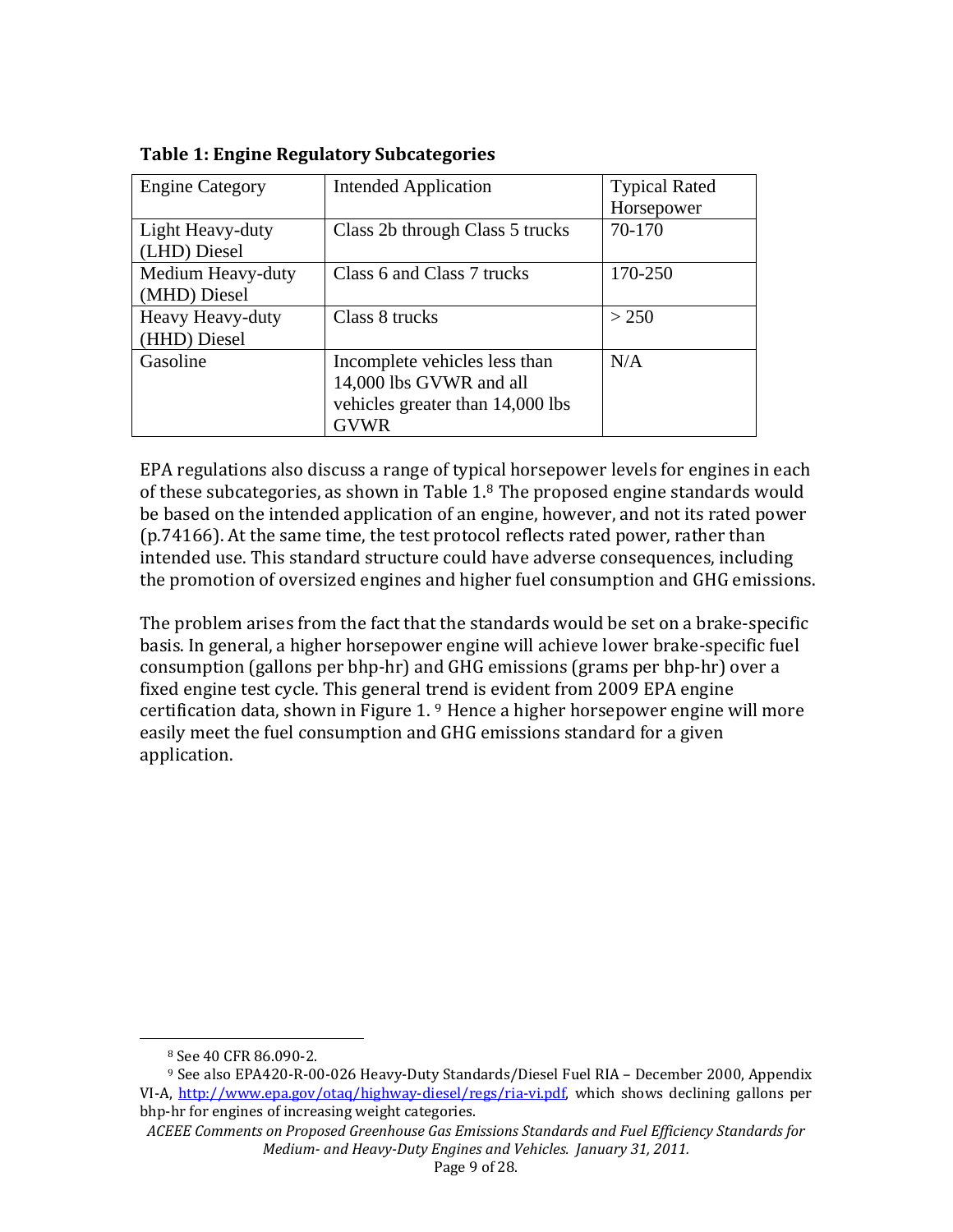

### **Figure 1: Brakespecific CO2 emissions by manufacturer from 2009 model year engines (EPA data)[10](#page-9-0)**

While this information may imply a fuel consumption and GHG emission benefit from increasing engine horsepower, this is not generally the case, for two reasons. First, an engine is most efficient at or near full load. An oversized engine spends more time at lower percent load and consequently achieves a lower efficiency. This is shown quantitatively in the brake‐specific fuel consumption map in the draft RIA.<sup>[11](#page-9-1)</sup> The SET and FTP tests measure emissions at points on the engine map that are normalized to engine peak torque and speed, so the amount of time the vehicle operates at inefficient points on the engine map is not captured by the test protocol. Second, a vehicle with an overpowered engine is likely to be driven in a manner different from a vehicle with lower rated power; in particular it may accelerate and climb hills faster. These differences will not be reflected in engine test results, either, because the drive cycle is fixed across vehicles. Also, idle emissions of a bigger engine will be higher. The bigger engine also increases curb weight and consequently reduces payload.

Real‐world data supports the se concerns. For example, the CRC Stud[y E](#page-9-2)‐55/59 tested more than 40 heavy heavy-duty (HHD) Class 8 tractor trucks. <sup>12</sup> These trucks

 10 Available at [http://www.epa.gov/otaq/certdata.htm#largeng.](http://www.crcao.com/reports/recentstudies2007/E-55-59/E-55_59_Final_Report_23AUG2007.pdf)

<sup>11</sup> Draft RIA, Figure 4‐3.

<sup>12</sup> [http://www.crcao.com/reports/recentstudies2007/E‐55‐59/E‐](http://www.crcao.com/reports/recentstudies2007/E-55-59/E-55_59_Final_Report_23AUG2007.pdf)

<span id="page-9-2"></span><span id="page-9-1"></span><span id="page-9-0"></span>[<sup>55</sup>\\_59\\_Final\\_Report\\_23AUG2007.pdf](http://www.crcao.com/reports/recentstudies2007/E-55-59/E-55_59_Final_Report_23AUG2007.pdf)

*ACEEE Comments on Proposed Greenhouse Gas Emissions Standards and Fuel Efficiency Standards for Medium and HeavyDuty Engines and Vehicles. January 31, 2011.*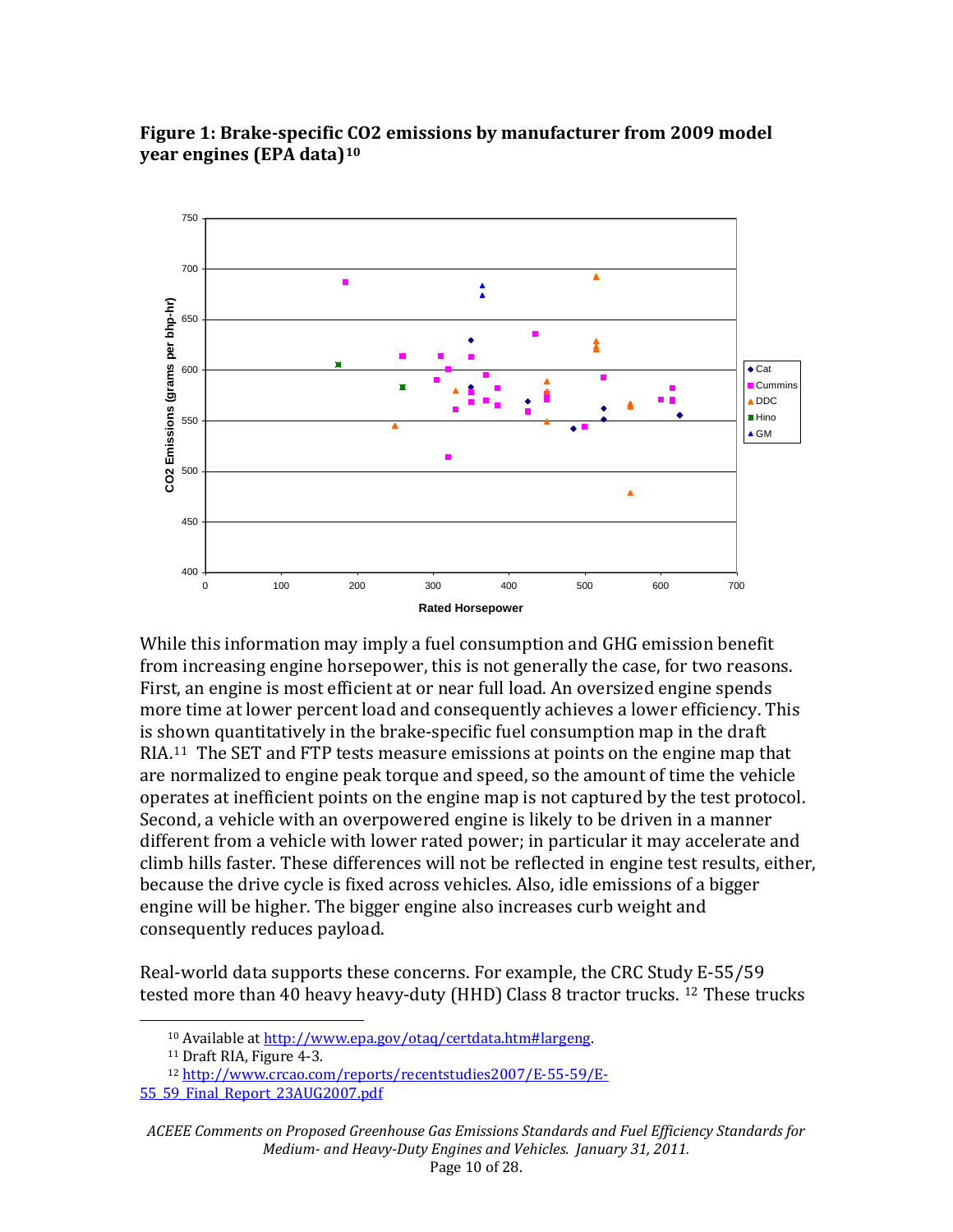had engines ranging from 7.6 liter (L) to 15 L in size and from 215 hp to 530 hp in rated power. The wide range of rated horsepower contributed to a wide range of fuel economy, varying from 5.61 mpg to 8.11 mpg, when tested at a fixed load of 6,000 lbs (See Figure 2). 5



**Figure 2: Tractortrailer fuel economy vs. rated power – CRC E55/59 study**

To prevent the rule from promoting larger engines and higher fuel consumption, the agencies should specify the typical size range for each of the engine subcategories, as EPA has done in its criteria emissions rule. Any engine with horsepower outside the range suited to the intended application should be shown to meet the standard using the same load as a properly sized engine, i.e. without scaling the load to the outsized engine's peak power.

While the horsepower ranges discussed in the above‐cited EPA regulation give no upper bound for a heavy heavy‐duty diesel engine, the authors' calculation using the road‐load equation shows that a Class 8 truck with 90,000 pounds gross vehicle weight rating (GVWR) will operate 93 percent of its duration with less than 500 horsepower if operated on a CARB HD High Cruise Cycle. The average speed of this cycle is 50 mph, with a maximum speed of 67 mph, a reasonable upper bound for a line‐haul trucking duty cycle.

### **Recommendation (baseline engine emissions): Review the baseline emissions level for vocational engines; revise downward as needed.**

The agencies estimate 630 g of  $CO_2/b$ hp-hr for 2010 model year baseline LHD and MHD engines and 584 g of  $CO<sub>2</sub>/b$ hp-hr for 2010 model year baseline HHD engine on the FTP Cycle (p. 74201). Based on the limited FTP certification data available on EPA's web site and other published  $CO<sub>2</sub>$  emissions and fuel consumption data, this

*ACEEE Comments on Proposed Greenhouse Gas Emissions Standards and Fuel Efficiency Standards fo r Medium and HeavyDuty Engines and Vehicles. January 31, 2011.*  Page 11 of 28.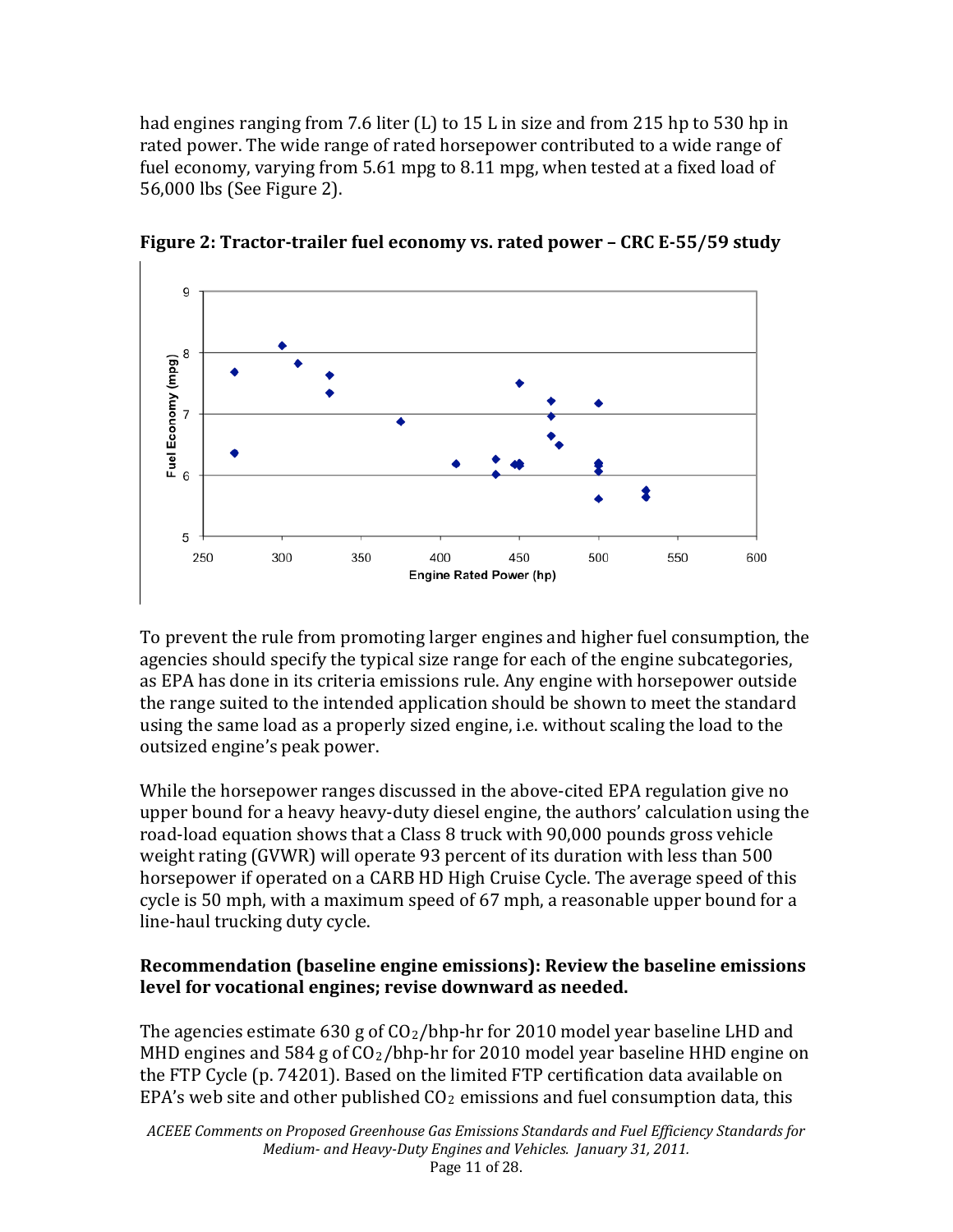baseline engine emissions estimate appears to be too high. Brake-specific  $CO<sub>2</sub>$ certification data from on‐highway heavy‐duty diesel engines collected from the EPA site are illustrated in Figure 1. More than 50% of the engines in this dataset had  $CO<sub>2</sub>$  emissions less than 580 g/bhp-hr. Model year 2010 engines are more fuelefficient and low-emitting [th](#page-11-1)an their predecessors due to the use of SCR, as note[d b](#page-11-0)y Delphi Powertrain System<sup>13</sup> and manufacturers including Daimler and Cummins.<sup>14</sup>

Assuming 2010 engines are approximately 5 percent more efficient than their predecessors as a result of using SCR, a typical engine would be expected to have CO 2 emissions in the range of 550 g/bhp‐hr in 2010.15 This suggests that the baseline  $CO<sub>2</sub>$  emissions level specified by the agenci[es](#page-11-1) is high. It is critical to have realistic baseline emissions, as the achievable emissions reductions have been calculated as a benefit of the standard will depend heavily on the proper selection of this baseline.

### **Recommendation (engine test cycles): Develop new test cycles for heavyduty engines, reflecting intended applications and realworld driving characteristics.**

The agencies have proposed testing heavy‐duty engines for vocational applications on the HD Federal Test Procedure (FTP) Cycle and engines intended for tractor application on the Supplemental Emissions Test (SET) Cycle (p. 74366). These two cycles are currently used to certify criteria pollutants from the heavy-duty engines. The FTP Cycle was developed in the 1970s, when most vehicles had low power density and were equipped with mechanical fuel injection. Gear ratios in these vehicles during that time were used to limit maximum vehicle speed  $16$ . Today's heavy‐duty engines are more dynamic, have significant but complex electronic control, and more importantly have different transient fuel and air management. Therefore, there is a need for a new, comprehensive engine cycle that reflects today's real‐world driving characteristics for vocational vehicles. The FTP Cycle should be replaced with a new, comprehensive set of cycles, at least in the next phase of regulation.

GHG emissions are higher. In deed, the drive cycle the agencies propose for tractor The agencies propose to use only the SET Cycle for  $CO<sub>2</sub>$  emissions certification for tractor truck engines. Long‐haul trucks do not spend all of their time in steady state driving, however; cycle development for these trucks indicates that they spend a significant amount of their time in transient operation, where fuel consumption and

 13 http://delphi.com/shared/pdf/ppd/pwrtrn/scr-dosing-system.pdf 14

<span id="page-11-0"></span>[http://freightliner.cummins.com/attachments/public/english/News/The%20Dispatc](http://freightliner.cummins.com/attachments/public/english/News/The%20Dispatch/TheDispatch_010710.pdf)h/TheDispatch \_010710.pdf .

<span id="page-11-1"></span> $15$  A very small dataset composed of data for 2010 model year heavy-duty diesel engines available at the same EPA site showed that 12 engines of 23 engine emitted less than 570 grams of  $CO<sub>2</sub>$  per bhp-hr.

<sup>16</sup> Zhen et al. (2009), JAWMA 59: 950‐959.

<span id="page-11-2"></span>*ACEEE Comments on Proposed Greenhouse Gas Emissions Standards and Fuel Efficiency Standards for Medium and HeavyDuty Eng ines and Vehicles. January 31, 2011.*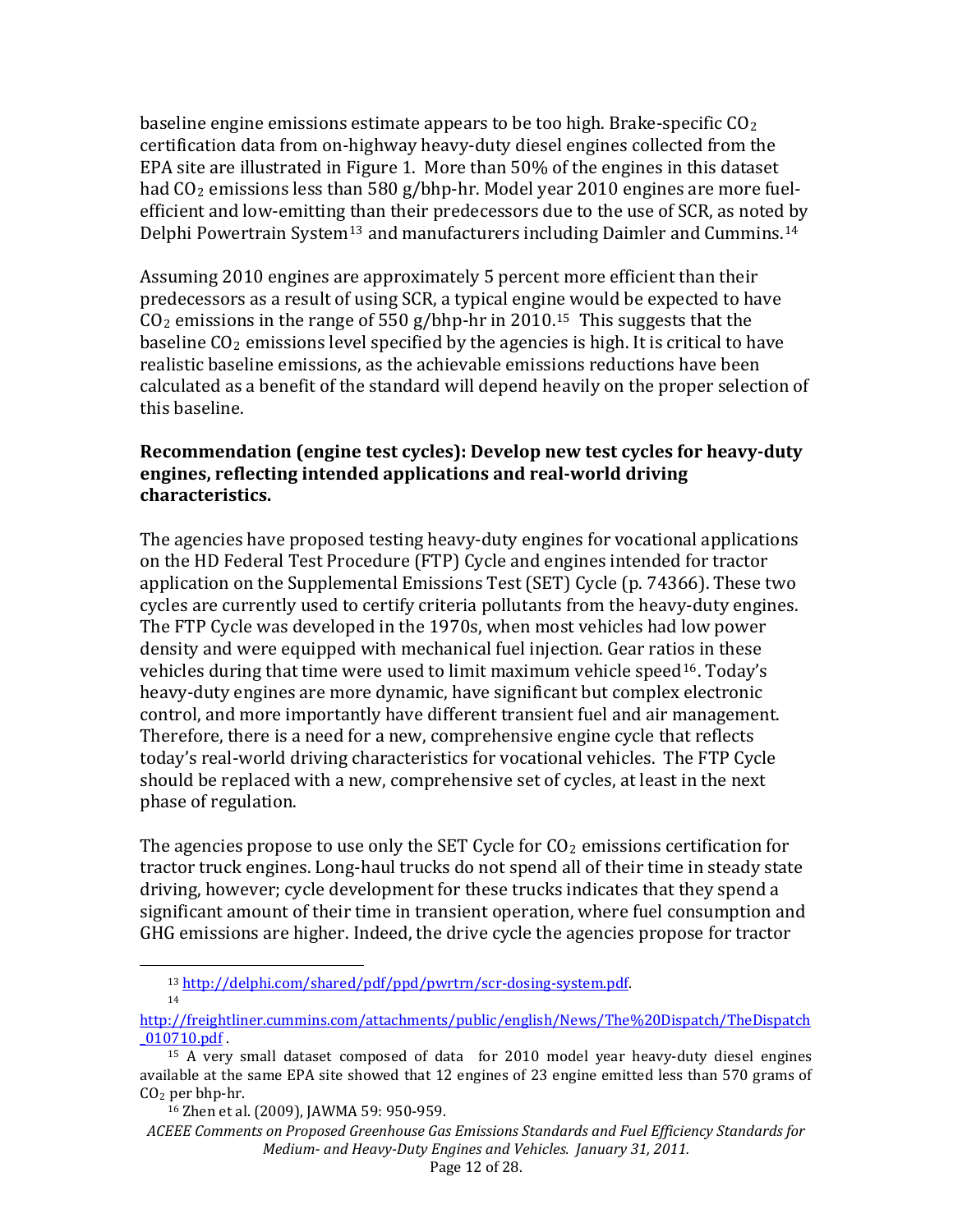trucks (not engines) includes a 19 percent share of transient operation for tractors with day cabs. Therefore, there is a need to include certification testing for these engines over a transient cycle.

The agencies express the concern that setting standards based on both transient and steady‐state operating conditions could lead to undervaluation of technologies such as turbocompounding that offer benefits primarily in steady‐state driving (p.74188). However, the benefits of technologies clearly will be best represented by the use of a weighted set of drive cycles that corresponds most closely to real-world operation.

It would also be in the best interest of the truck manufacturers to develop a comprehensive engine test cycle that can adequately test modern engines and mimic real‐world benefits. The European Transient Cycle (ETC), the Worldwide Harmonized Transient Cycle (WHTC), and the Coordinating Research Council's Advanced Collaborative Emissions Test Schedule (ACES) should be examined as candidate test cycles in the future. Alternatively, the agencies could develop a new, comprehensive set of cycles that can be applied to all heavy‐duty engines in the next phase.

**Recommendation (stringency of tractor engine standards): Increase the stringency of tractor truck engine standards by 3 to 5 percent in 2014 to reflect the availability of mechanical turbocompounding. Strengthen the 2017 target to reflect technologies including dual stage turbocharging with intercooling and variable valve actuation.**

The agencies have proposed separate  $CO<sub>2</sub>$  reduction targets for engines for vocational and for tractor truck applications that will be implemented in two hases; in 2014 and in 2017, as showed in Table 2. p

| Model year               | 2014-2016          | $2017+$            | Test Cycle |
|--------------------------|--------------------|--------------------|------------|
| Vocational<br>engines    | L/MHD: 5%, HHD: 3% | L/MHD: 9%, HHD: 5% | <b>FTP</b> |
| Tractor truck<br>engines | 3%                 | 6%                 | <b>SET</b> |
| Gasoline<br>Engine       | $5\%$ <sup>a</sup> |                    | <b>FTP</b> |

### **Table 2: Proposed vocational and tractor truck engine stringency relative to 2010 model year**

a. Effective in 2016 model year

The 2010 NAS Study observed a potential of 6 percent and 15 percent reduction for heavy‐duty engines for tractor application in 2014 and 2017, respectively from 2010 model year engine. Similarly, the NAS identified technologies for vocational engines that would deliver reductions of 5 percent and 10 percent in 2014 and 2017,

*ACEEE Comments on Proposed Greenhouse Gas Emissions Standards and Fuel Efficiency Standards for Medium and HeavyDuty Engines and Vehicles. January 31, 2011.*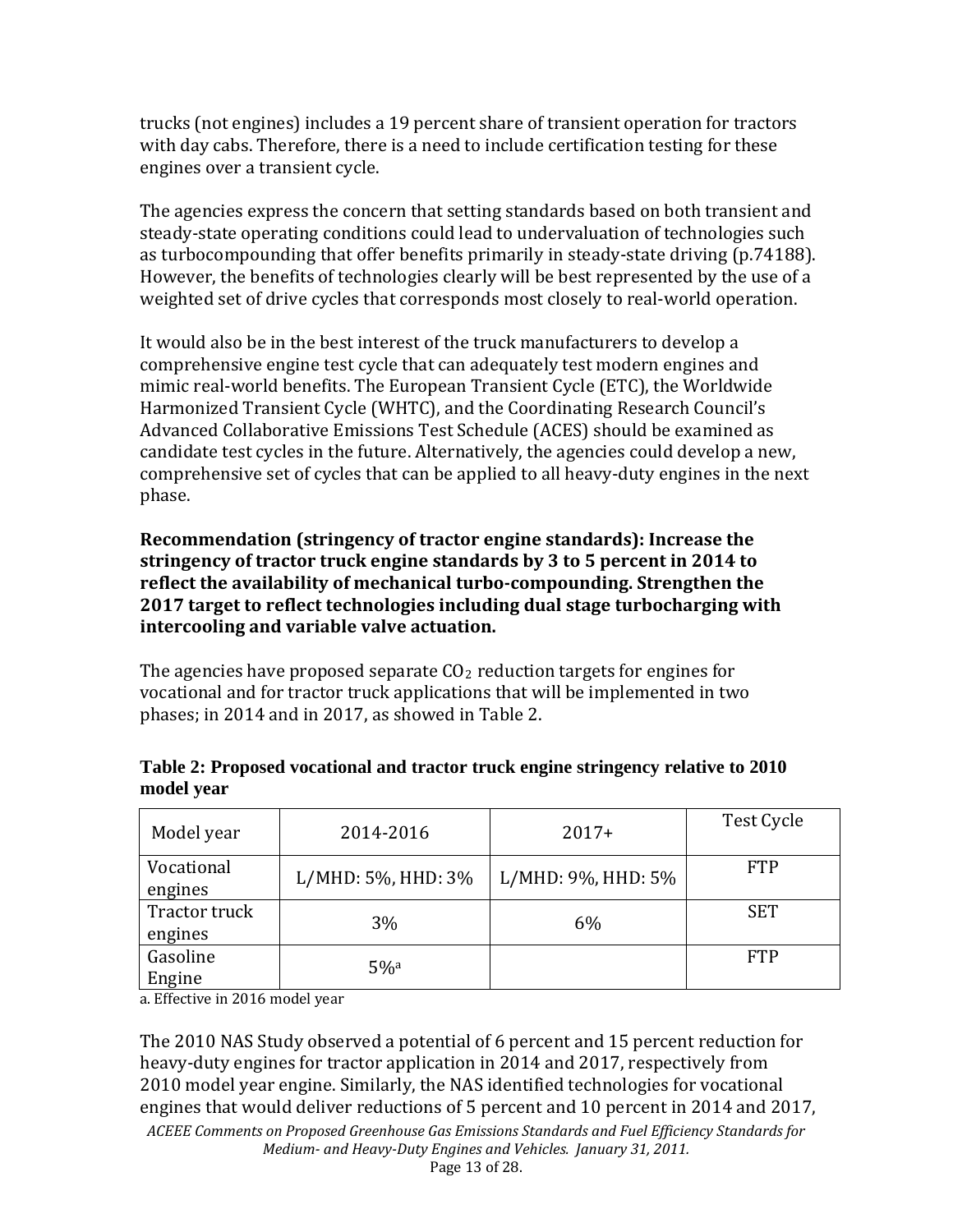respectively. The NAS analysis implies that stringency for all heavy-duty engines, for both tractor truck and vocational applications, could be strengthened in order to have meaningful savings and consolidate pathways for advanced technologies. The next section will discuss this in detail.

The agencies request comment on the feasibility of more stringent engine standards for 2017, based on waste heat recovery technologies. The NESCCAF and NAS reports cite bottoming cycle, with fuel savings of up to 10 percent, as a technology available by 2017. The standard could reflect this technology even if product cycles preclude its universal adoption, given that manufacturers must comply with standards based on a three‐year rolling average and hence would not be unduly disadvantaged if they were to delay adoption by a year or two.

In addition, the proposed engine standard could achieve greater savings even without relying upon a bottoming cycle, according to the NAS. That is because reductions from turbocompounding exceed those required by the standard, as shown by the NAS in its 2015 technology package.

In constructing packages of technologies available to meet new engine standards, the agencies do not consider some promising technologies mentioned in the NAS Study. In addition, their  $CO<sub>2</sub>$  reduction estimates for technologies are low. For example, the NAS study indicates that addition of mechanical turbocompounding alone can reduce  $CO<sub>2</sub>$  emissions by 3 to 5 percent, while the agencies have assigned 3 percent reduction to turbo‐compounding together with other improvements.

The agencies exclude dual stage turbocharging with intercooling, variable valve actuation, electric turbo‐compound, and bottoming cycle from their technology package. These technologies were not considered on the ground that manufacturers will be able to comply with the rule using modifications of the existing system rather than wholesale addition of technology. This is not a valid argument for excluding technologies. Any standards should be based on the availability of technologies that provides cost‐effective benefits. The agencies omitted mechanical turbocompound from the 2014 target on the grounds that manufacturers may have insufficient lead time for product development and validation. However, the Detroit Diesel Corpor[ati](#page-13-0)on (DDC) has a turbo‐compound engine in production (the DD1[5 d](#page-13-1)iesel engine)<sup>17</sup> in the USA, and Volvo has this technology for engines in Europe.<sup>18</sup> Therefore, this technology could be included in the 2014 package and the stringency could be strengthened. A similar argument could be made for dual‐stage turbocharging with intercooling. According to the NAS, this technology provides 2 to 5 percent reduction in fuel consumption and is already being used be some manufacturers in tractor truck engines. A major manufacturer will use this technology for vocational application for its 2011 model year vehicles. Higher

÷,

<sup>17</sup> http://www.freightlinertrucks.com/trucks/featured‐components/engines.asp[x .](http://www.freightlinertrucks.com/trucks/featured-components/engines.aspx) 

<sup>18</sup> Greszler, A. (2008), Presentation at ICCT/NESCCAF Workshop

<span id="page-13-1"></span><span id="page-13-0"></span>*EE Comments on Proposed Greenhouse Gas Emissions Standards a nd Fuel Efficiency S tandards for ACE Medium and HeavyDuty Engines and Vehicles. Jan uary 31, 2011.*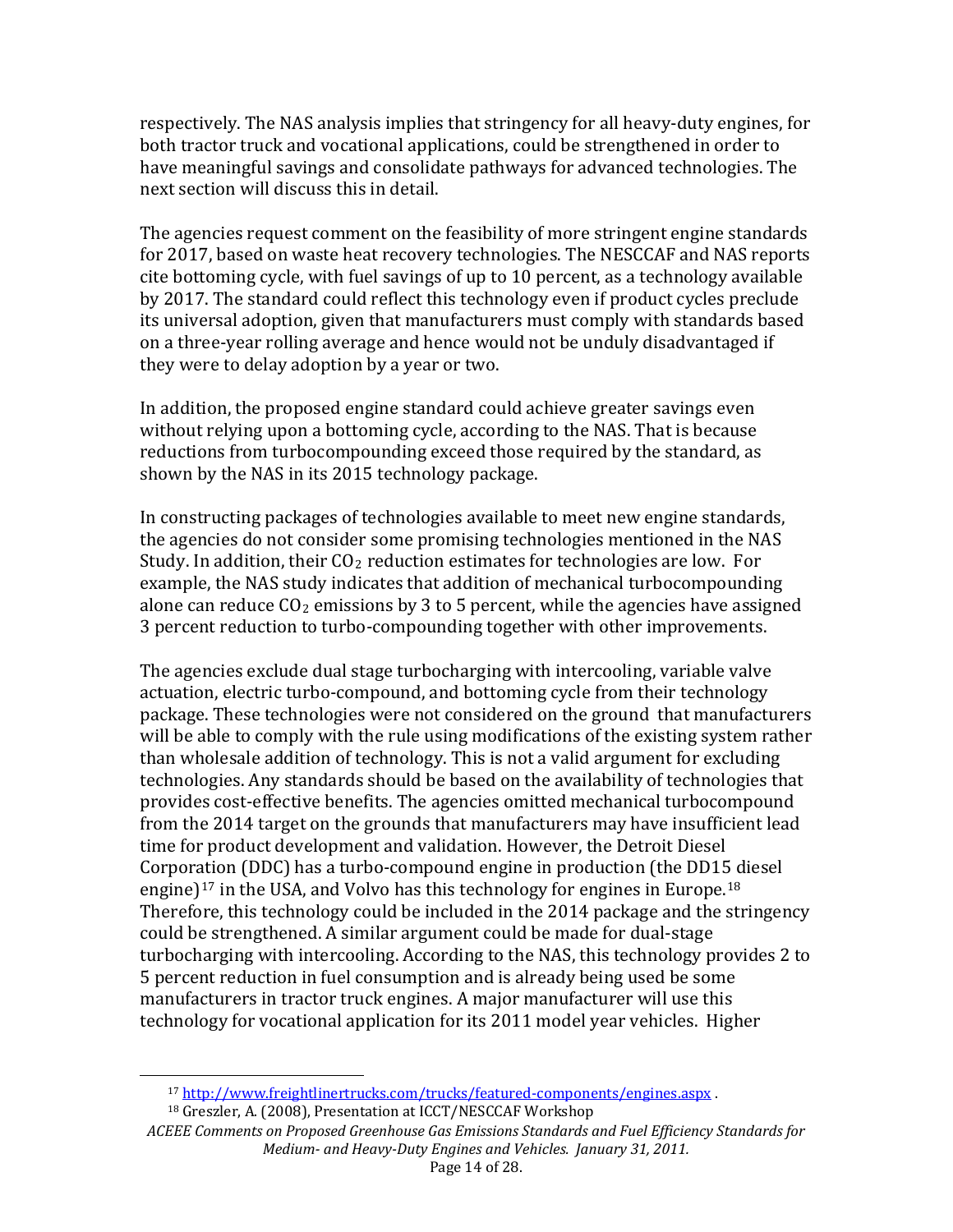s tringency for both vocational and tractor engines would be possible if this t echnology is included in the package.

**Recommendation (stringency of vocational engine standards): Increase the required emissions reductions for gasoline engines in vocational applications to at least 9 percent in 2017. Also strengthen the standards for diesel engines used in vocational vehicles by at least 2 percent in 2014 to reflect the availability of dualstage turbocharging, variable valve actuation, and accessory electrification.**

The agencies' gasoline engine package for medium‐duty vehicles includes engine friction reduction, coupled cam phasing, and stoichiometric GDI. These three technologies together reduce  $CO<sub>2</sub>$  by 6 percent, according to the EPA HD Lumped Parameter Model. The agencies do not consider promising technologies including cylinder deactivation and electrification of accessories, which are cheap but efficient. They asserted that technologies including cylinder deactivation will not be available for production by the 2017 model year (p. 74246). However, the agencies' selection of a vocational baseline gasoline engine that is similar to the baseline gasoline engine used in the light-duty GHG rule suggests that the available technologies are similar for the two engines. Hence cylinder deactivation, which has been available for some time in the light‐duty segment, should be considered available for production by 2017. Addition of cylinder deactivation and electrification of accessories, according to EPA's Lumped Parameter Model, increases the  $CO<sub>2</sub>$ reductions from vocational engines to 9 percent. Furthermore, the NAS Study projected  $CO<sub>2</sub>$  reduction from this package in the range of 8-16 percent. Therefore, the standard for gasoline engines for vocational applications should be strengthened to reduce emissions by at least 9 percent in 2017.

For diesel engines in vocational applications, the agencies have selected the same technology package that they have considered for diesel engines for tractor applications in the 2014 model year. According to the NAS Study, Ford has announced that it will use dual‐stage turbo‐charging with intercooling in its Class 2b to 7 trucks beginning in 2011. This proven technology can further strengthen the 2014 target by 2 to 5 percent. The 2017 package, unlike the package for tractor truck engines, will not have turbo-compounding, but will rely on  $CO<sub>2</sub>$  reductions from additional improvements in the after-treatment system. The exclusion of technologies including dual‐stage turbo‐charging with intercooling, variable valve actuation and accessory electrification should be reconsidered.

### **the NAS study and other sources. Recommendation (post2017 engine improvements): Indicate in the final rule the likely trajectory of engine standards out to 2020 at a minimum, based on**

Engine standards for medium‐ and heavy‐duty vehicles should be designed to maximize fuel savings and spur investment in next generation technologies. The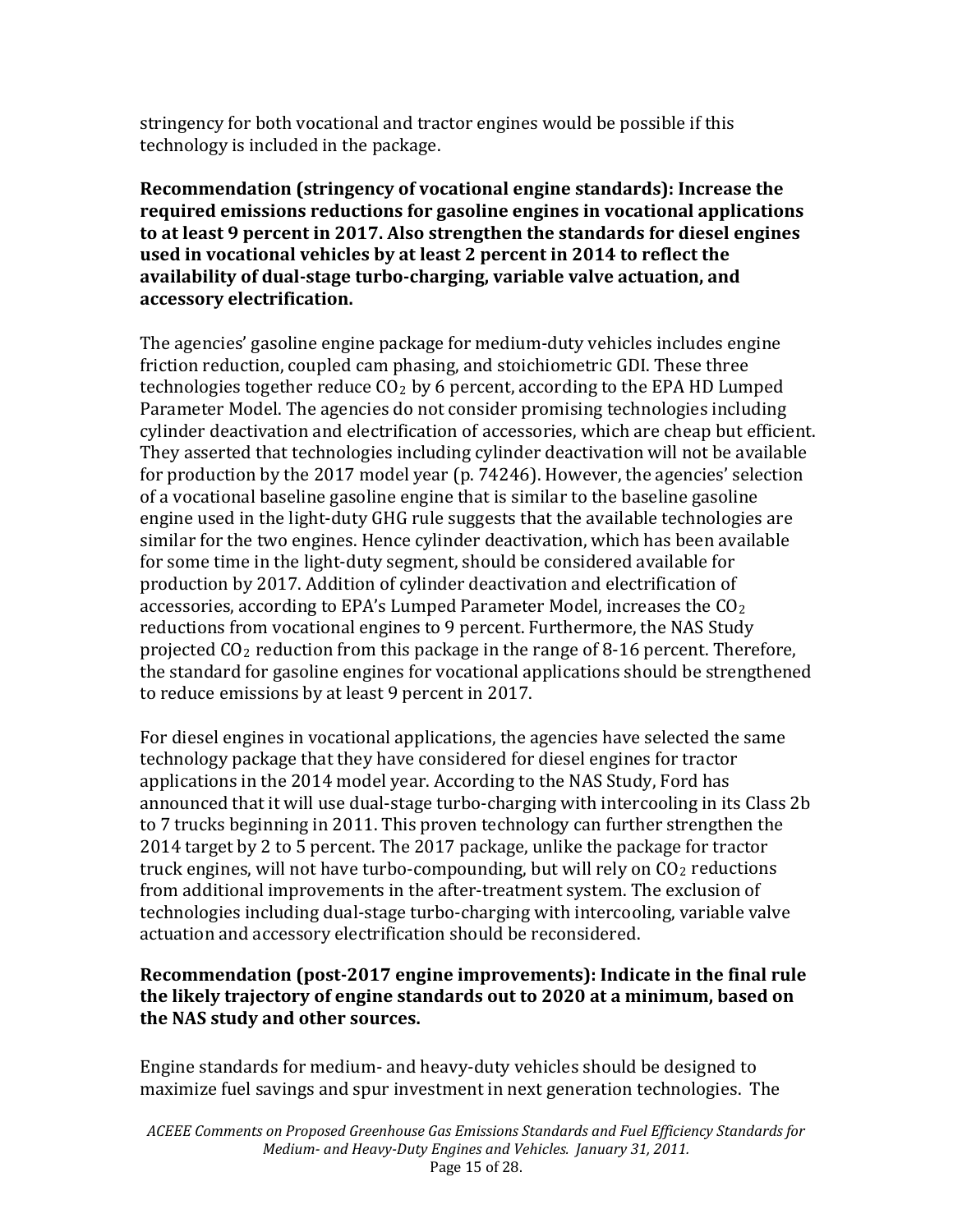proposed standards establish two phases of medium‐ and heavy‐duty engine emissions and fuel consumption stringency levels beginning in model year 2014 and model year 2017. The stringency levels are based on an assessment of engine‐ related technologies that are currently available today. Additional technologies not captured by the standards are identified but are not evaluated for their potential impact on future engine standards.

Forthcoming technologies could provide major efficiency gains by 2020. The NAS report identified engine technologies that would allow heavy‐duty tractor engines to achieve a 13 percent to 17 percent reduction in fuel consumption by 2020, compared to a 2010 engine. These technologies are in many cases being advanced through the SuperTruck program. In comparison, the proposal calls for a 6 percent reduction in fuel consumption by 2017.

The proposed engine standards will improve fuel consumption by requiring the use of off‐the‐shelf technology, but further advances in engine technology will require greater incentives. Laying out a technical roadmap and likely trajectory for engine standards beyond 2017, e.g. in the discussion on p.74172 of the rule, would encourage further investment, development, and deployment of these technologies.

### **Recommendation (alternative engine standard): Reconsider the need for the alternative engine standard. Do not extend the proposed alternative or lower the required percent reductions.**

The proposed rules would allow engine manufacturers to meet an alternative, presumably less stringent, standard through 2016 (pp.74178‐74179). This provision would permit a manufacturer with an engine model having emissions higher than the industry average to achieve the same percentage emissions reduction from 2011 levels that the standard requires relative to the industry average. It is not clear that this provision, which can only reduce GHG and fuel savings from the rule, is necessary, because the proposed standards are not very stringent. The proposal offers no data supporting the need for such a provision, noting only that certain engine families are substantially below the industry average. Whether manufacturers might reasonably be expected to offset the greater reductions required of these engines by additional savings from other engine families or by using banking or trading provisions was not discussed in the proposal. Moreover, the provision could incentivize certain undesirable actions, such as the use of a particularly inefficient representative of the affected engine family to represent the family's 2010 average and hence its target through 2016. If the agencies believe that this alternative standard is essential and adopt it, then they should require that any engine used to establish a baseline is truly representative of the engine family. They should also require, at a minimum, that any manufacturer hat takes advantage of the alternative standard must compensate for its greater t emissions and fuel consumption in 2017-2018.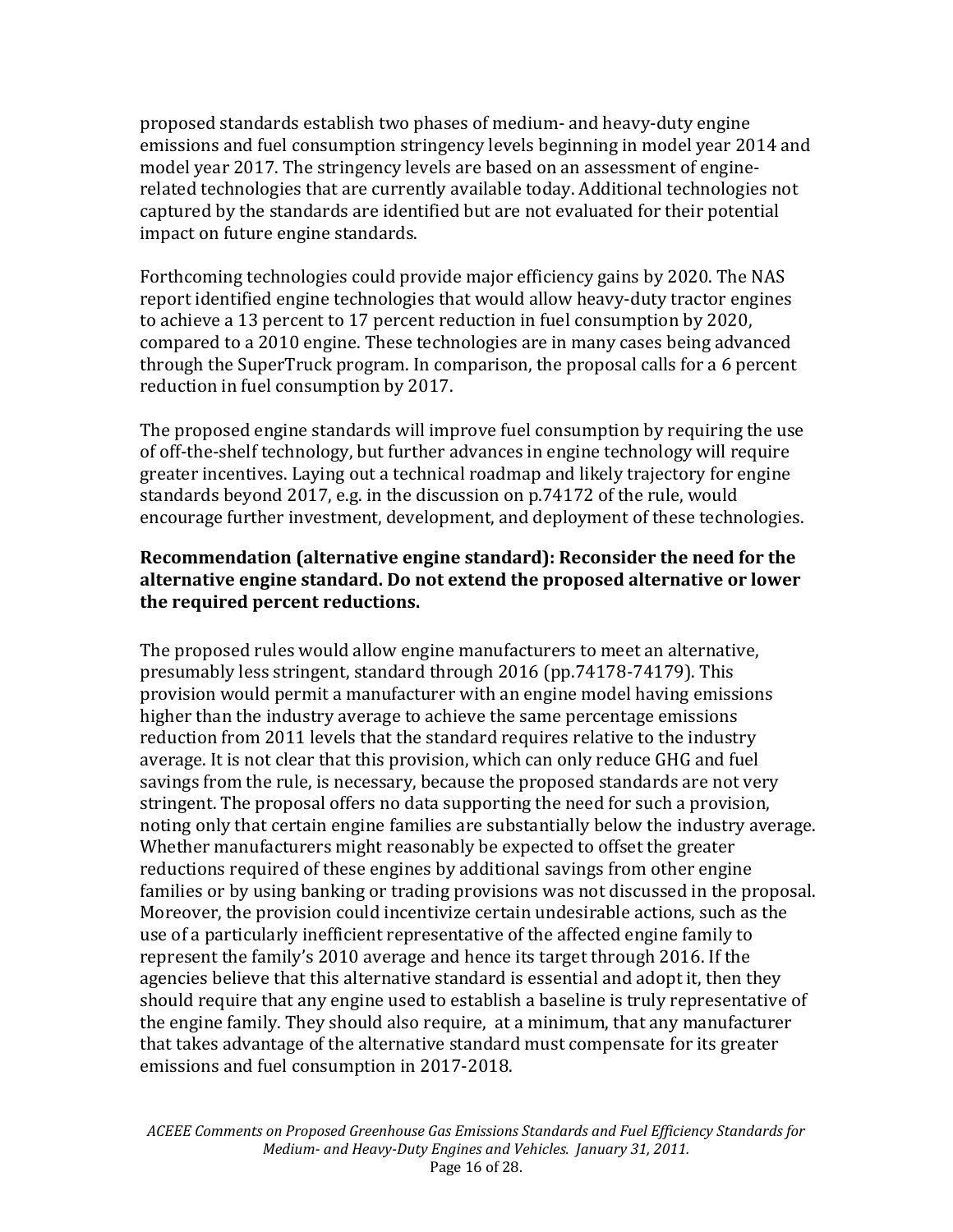The agencies request comment on the suggestion that this alternative engine standard be expanded by i) allowing manufacturers to reduce a family's emissions by a lesser percentage than the basic standard would require of other engines; and/or ii) extending the period in which manufacturers could use the alternative standard through 2017. These expansions of the alternative standard should not be adopted.

## **Standards for Class 2b8 Vocational Vehicles**

**Recommendation (stringency of vocational vehicle standards): Strengthen vocational vehicle standards to reflect the potential for at least 5 percent (light and medium vocational) and 3 percent (heavy vocational) savings from transmission and driveline improvements and weight reduction.** 

The proposed standards for vocational trucks would yield 2 percent savings beyond what is gained through engine efficiency improvements, reflecting the benefits of low rolling resistance tires alone. The potential for savings among these vehicles is far greater than 2 percent. While setting standards for vocational vehicles is complex due to the wide variety such vehicles, which have very different features and duty cycles, it is important that the rule do more to promote advanced technologies for this subsector.

The findings in the NAS report regarding potential reductions in fuel consumption for four types of vocational vehicles (Class 6 box, Class 6 bucket, Class 8 refuse, and urban bus) are shown in Table 3.

|         |               | Transmission  |         |                |          |              |          |         |
|---------|---------------|---------------|---------|----------------|----------|--------------|----------|---------|
|         |               | and driveline |         | Mass reduction |          | Aerodynamics |          | Hybrids |
|         |               | 2013-         | 2015-   | 2013-          | $2015 -$ | $2013 -$     | $2015 -$ | 2015-   |
|         |               | 2015          | 2020    | 2015           | 2020     | 2015         | 2020     | 2020    |
| Class 6 | <b>Box</b>    | 1.5%          | $4.0\%$ | 2.0%           | 4.0%     | 3.0%         | $6.0\%$  | 30.0%   |
|         | <b>Bucket</b> |               |         |                |          |              |          |         |
| Class 6 | truck         | 1.2%          | $3.2\%$ | 1.6%           | 3.2%     | N/A          | N/A      | 40.0%   |
| Class 8 | Refuse        | 1.5%          | 4.0%    | $0.0\%$        | 1.0%     | N/A          | N/A      | 35.0%   |
|         | Urban         |               |         |                |          |              |          |         |
| Class 8 | bus           | 1.5%          | 4.0%    | 3.0%           | 6.3%     | N/A          | N/A      | 35.0%   |

### **Table 3: NAS Estimates of Fuel Savings Opportunities for Certain Vocational Trucks[19](#page-16-0)**

<span id="page-16-0"></span>*ACEEE Comments on Proposed Greenhouse Gas Emissions Standards and Fuel Efficiency Stand ards for Medium and HeavyDuty Engines and Vehicles. January 31, 2011.*  19 Savings estimates from NAS 2010, Technologies and Approaches to Reducing the Fuel Consumption of Medium‐ and Heavy‐Duty Vehicles, p 4‐29 and Tables 5‐10, 5‐18, and 6‐2.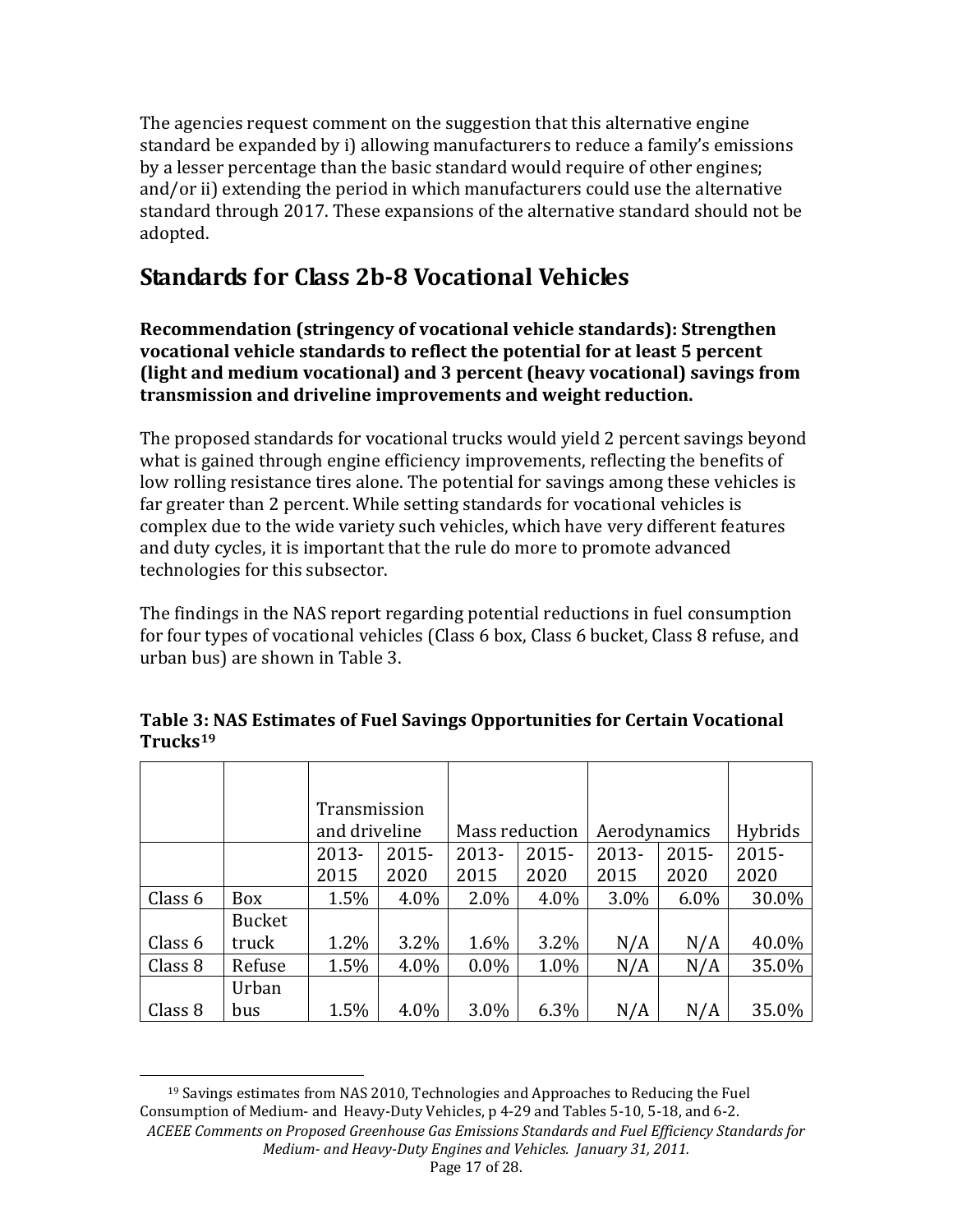The standards reflect none of these vehicle savings opportunities. The explanation for this, in general, is not that the agencies have rejected the NAS report findings, but rather that there are obstacles (real or perceived) to capturing these savings given the structure and protocols of the rule. For example, it is not clear how the standards could reflect aerodynamic improvements involving the body, given that a single chassis may be used with multiple bodes and that the chassis manufacturers are the regulated entities for vocational vehicles. Full vehicle testing, together with further segmentation of vocational vehicles and perhaps a change in regulated parties, will be needed to drive maximum fuel savings.

In the meantime, however, other technologies cited by the NAS can and should be reflected in the standard. An improvement of 3‐4 percent in 2015‐2020 appears to be a reasonable expectation for transmission and driveline improvements in the vocational segment generally, through a combination of 8‐speed automatic transmission, reduced driveline friction and automated shift logic (NAS p. 6‐13).[20](#page-17-0) For Class 3‐6 box trucks, a very large group of vocational vehicles, as well as bucket trucks, the NAS estimates a capital cost of \$1800 for these transmission savings, implying a payback of about two years. Box trucks and bucket trucks account for much of [Cl](#page-17-1)ass 6 in particular, which is responsible for 10 percent of all Class 2b‐8 fuel use.<sup>21</sup> Similar transmissions gains are presumably available for platform trucks as well. On this basis, it seems quite reasonable to assume a cost‐effective benefit from transmission and driveline improvements of 3 percent by 2017 across vocational vehicles.

The agencies make the case that optimization of gearing is specific to the complete vehicle and therefore cannot be driven by a rule applicable to chassis manufacturers (p.74241). If savings are widely available across the sector, however, it is important that the basic compliance package for vocational vehicles, as well as the stringency of the standard, capture this potential. Any manufacturer that can demonstrate a substantial fuel savings potential of a transmission through an A‐to‐B chassis test over the vocational drive cycle(s) adopted for the rule should be permitted to assign those savings to all vocational vehicles using that transmission. The GEM model should be modified to accept this information as an input. Alternatively, the agencies could treat transmission and driveline improvements as off‐cycle technologies and assign a fixed percentage savings for the inclusion of an appropriate technology (e.g. AMT or dual clutch transmission). This would be similar to the treatment of idle reduction for tractors with sleeper cabs.

some of this potential may re side in the bodies, we would expect that much of the The NAS discussion of weight reduction similarly indicates the potential for savings in the vocational sector, at least for light and medium heavy‐duty trucks. While

<span id="page-17-0"></span><sup>&</sup>lt;sup>20</sup> In fact, at least one transmission manufacturer is claiming savings of more than 8 percent for vocational trucks on average using automated manual or dual clutch transmissions to replace the torque converter automatics that now dominate the market.

<span id="page-17-1"></span>*ACE eenhouse Gas Emissions Sta EE Comments on Proposed Gr and Fuel Effi ndards ciency Standards for Medium-* and *Heavy-Duty Engines and Vehicles. January 31, 2011.* 21 Calculated from data in the *Transportation Energy Data Book*, Edition 27.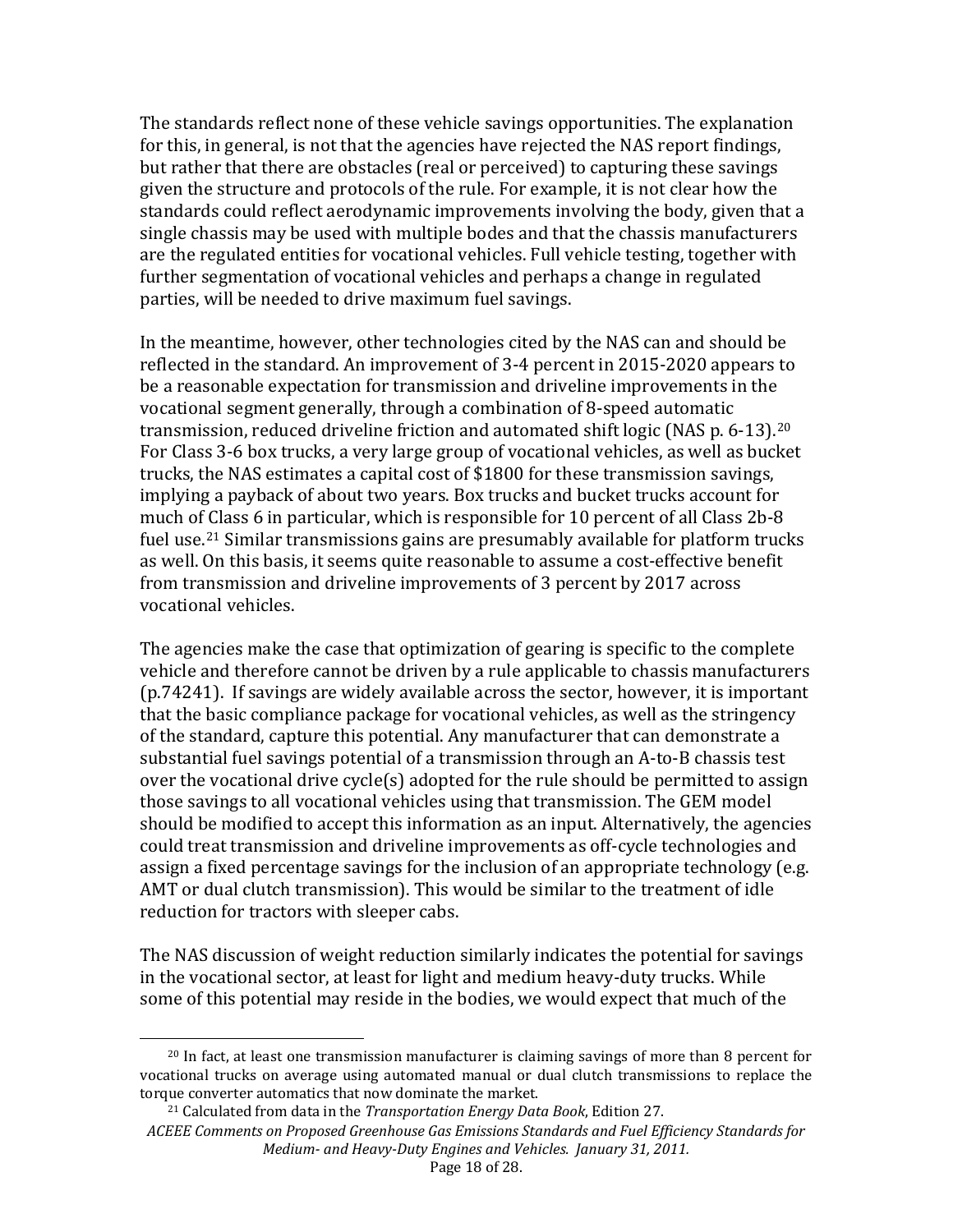opportunity for weight reduction would be in the chassis, or in components under the control of the chassis manufacturer. A baseline vehicle weight against which to measure weight reductions cannot be assigned from the chassis alone, but fuel savings from reductions in the weight of specified components can nonetheless be estimated through GEM, in the same way that the model reflects reductions in wheel and tire weight for tractors. A reasonable estimate of savings potential from weight reduction would be 2 percent for light and medium heavy‐duty vocational vehicles in 2017.

Thus we recommend that 2017 standards for vocational vehicles include savings of 5 percent for light and medium heavy‐duty vocational vehicles and 3 percent for heavy heavy‐duty vocational vehicles from transmission and driveline improvements and weight reduction. The standards would then reduce light and medium vocational vehicles' fuel consumption and GHG by 14 percent (instead of 10 percent) and heavy vocational vehicles' emissions by 10 percent (instead of 7 percent) relative to the 2010 baseline.

In addition to savings from transmission improvements and weight reduction, vocational vehicles' anticipated benefits from hybridization are large. According to the NAS, hybrid savings available in 2015‐2020 will range from 30 to 40 percent for the vehicle types listed in Table 3 above. NAS' estimated cost for a parallel hybrid Class 3‐6 box truck is \$20,000, implying a payback of three years (NAS Table 6‐6). Hydraulic hybrids, discussed in the next section, offer large savings at a lower cost for certain applications.

Significant penetration of hybrids is anticipated in the vocational sector in the near future. For example, Pike Research projects 300,000 [me](#page-18-0)dium‐ and heavy‐duty hybrid sales, or 7 percent of projected sales, by 2015.<sup>22</sup> At this sales level and pervehicle fuel savings of 35 percent, vocational vehicles' savings from hybridization would be over 2 percent on average by 2015. These savings are not reflected in the standards.

## **Standards for HeavyDuty Pickup Trucks and Vans**

The agencies rightly point out that "Class 2b and 3 complete vehicles share much more in common with light-duty (LD) trucks than with other heavy-duty vehicles" (p.74189). They also observe that manufacturers often incorporate new light‐duty truck design features into heavy‐duty pickups and vans at their next design cycle. The 2012‐2016 fuel economy and GHG rules will require large light‐duty pickup trucks to reduce fuel consumption in the range of 16 percent from 2010 levels.<sup>[23](#page-18-1)</sup> To

<span id="page-18-0"></span> <sup>22</sup> Pike Research http://greenbigtruck.com/2010/06/pike-research-forecasts-300000-mediumheavy‐duty‐hybrids‐by‐2015; AEO 2010.

<span id="page-18-1"></span>*ACEEE Comments on Proposed Greenhouse Gas Emissions Standards and Fuel Efficiency Standards for Medium and HeavyDuty Engines and Vehicles. January 31, 2011.*  <sup>23</sup> The 2012-2016 light duty rule sets a target of 24.7 mpg for the 67 sq. ft. Silverado in the rule. Average adjusted fuel economy for large pickups was 16.6 mpg in 2010 (EPA 2010 Fuel Economy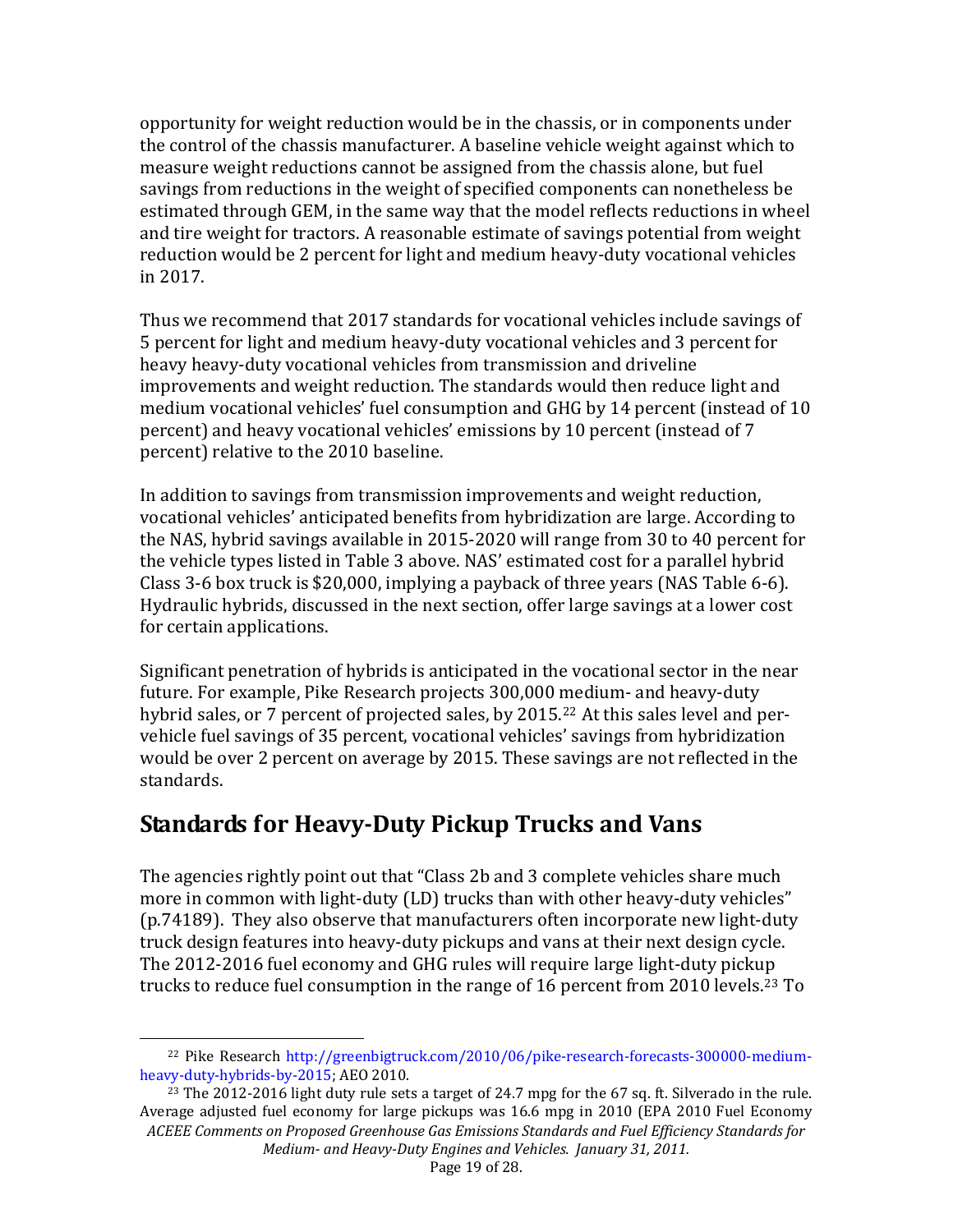the extent that the technologies brought to market by the 2012‐2016 LD rules are applicable to heavy‐duty pickups and vans as well, the heavy‐duty GHG rule should set a reduction target comparable to the percent reduction required in the light‐ duty rule for 2016. Light‐duty trucks will again undergo improvements to reflect the forthcoming rule fro 2017‐2025, which will help to achieve a higher target for Class 2b and 3 vehicles for 2018 and beyond.

### **Recommendation (standards stringency): For gasoline pickups and vans, strengthen the standard to achieve at least 15 percent reduction. Consider a more stringent standard for diesel vehicles as well. Consider accelerating these reductions to 2016.**

The proposed standards for 2018 would vield average  $CO<sub>2</sub>$  emissions 10 percent lower for gasoline vehicles and 15 percent lower for diesel vehicles relative to 2010 model year vehicles. This stringency is inadequate. The Annual Energy Outlook (AEO) 2010 projects an 11 percent reduction in  $CO<sub>2</sub>$  in 2018 for commercial vehicles weighing 8,500 to 10,000 pounds, largely the same vehicles under consideration here, in a reference case that does not include the effects of this rule.[24](#page-19-0) The proposed standard falls short of what could be achieved by these vehicles because i) the technology package the agencies cite to justify their proposed stringencies could achieve larger reductions, and ii)certain promising technologies for these vehicles were not included in the agencies' package demonstrating feasibility of the standards.

In a memo to the docket, the EPA shows CO2 reductions from the agencies' diesel package of 14.2 to 18.5 percent. The proposed reduction is near the bottom of this range. <sup>[25](#page-19-1)</sup> Furthermore, the fact that the work-factor-corrected baseline emissions for diesel vehicles is roughly the same as the gasoline baseline, despite the inherent efficiency advantages of diesel engines, suggests that manufacturers of current diesels in this category have been slow in adopting fuel‐saving technologies.

technologies to the agencies' package for gasoline vehicles, results in a revised For gasoline vehicles, the agencies also do not include cylinder deactivation and coupled cam phasing in their proposed package, which in their own assessment are very cheap (under \$250 combined) and reduce  $CO<sub>2</sub>$  by 4-8 percent. Major manufacturers including Honda, GM, Mercedes Benz, [an](#page-19-2)d Chrysler have already included these technologies into their light‐duty fleet.26 Adding these two

<u> 1989 - Andrea San Andrea San Andrea San Andrea San Andrea San Andrea San Andrea San Andrea San Andrea San An</u> Trends Report) or approximately 20.8 mpg unadjusted. Hence the light‐duty rule requires a reduction in fuel consumption of about 16 percent.

<span id="page-19-0"></span>24 EIA "Assumptions to the Annual Energy Outlook 2010," http://www.eia.doe.gov/oiaf/aeo/assumption/transportation.html.

<sup>26</sup> http://www.jdpower.com/autos/articles/Engine-Cylinder-Deactivation-Saves-Fuel/

<span id="page-19-1"></span><sup>&</sup>lt;sup>25</sup> October 18 EPA memorandum in the docket "Process for Determining Class 2b and 3 CO2 Standard." Also, the EPA HD Lumped Parameter Model that ACEEE obtained through the docket shows 12 percent and 19 percent  $CO<sub>2</sub>$  reduction from gasoline and diesel vehicles, respectively, for thes e packages, so it is unclear how the agencies arrived at the lower figures.

<span id="page-19-2"></span>*ACEEE Comments on Proposed Greenhouse Gas Emissions Standards and Fuel Efficiency Stand ards for Medium and HeavyDuty Engines and Vehicles. January 31, 2011.*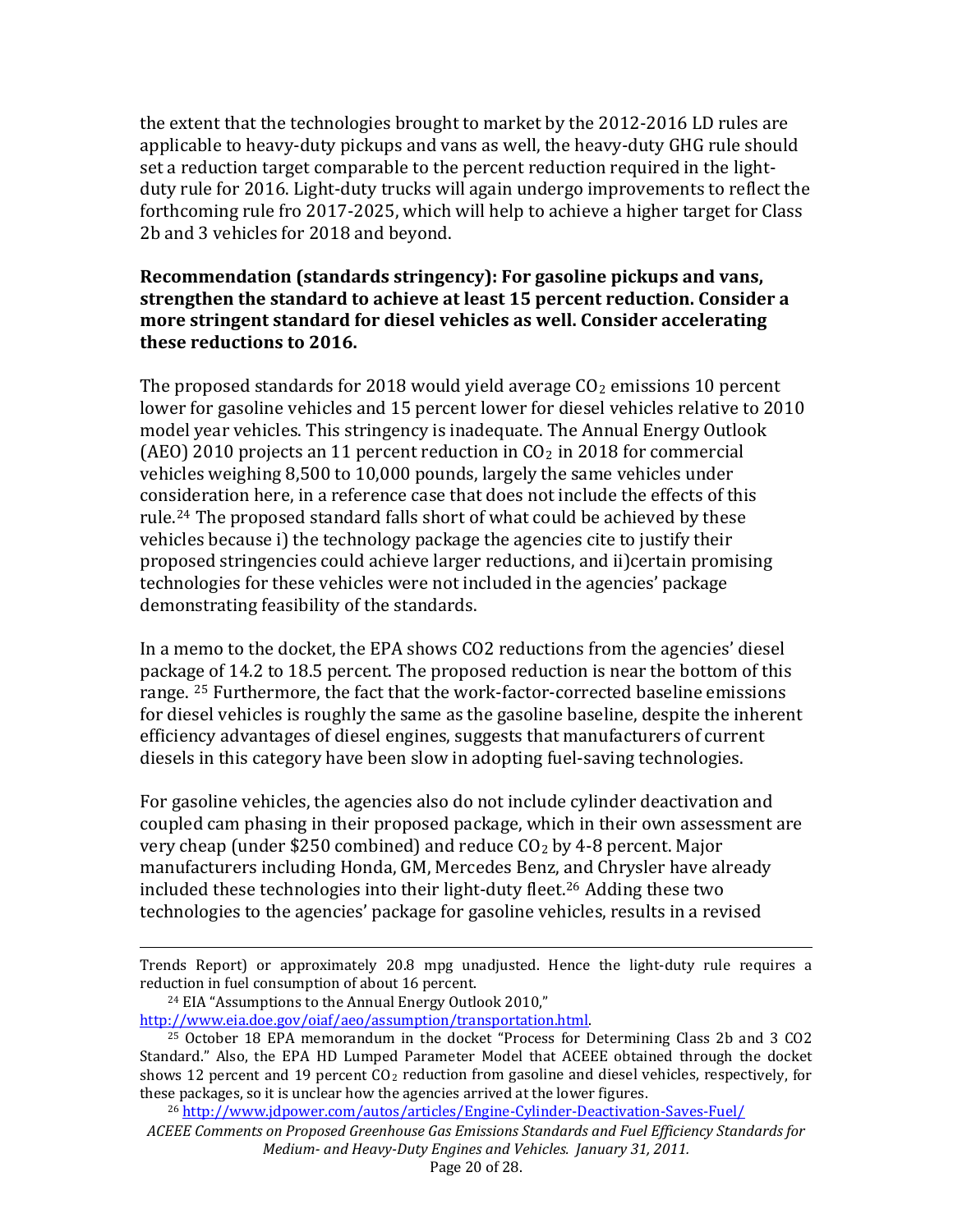package costing \$1,607 and providing a  $CO<sub>2</sub>$  reduction of 15 percent from a 2010 model year vehicle, according to the HD Lumped Parameter Model. This revised option offers an attractive payback of 4 years.

### **Recommendation (additional technologies): Evaluate the feasibility of other promising technologies including turboGDI and hydraulic hybrids for gasoline vehicles.**

The proposed standard does not take advantage of some advanced yet available technologies including Turbo‐GDI, which combines S‐GDI, turbo‐charging, and downsizing for gasoline vehicles. According to the TIAX 2009 report submitted to the NAS, this package would reduce  $CO<sub>2</sub>$  emissions for large trucks by 11-17 percent compared to stoichiometric GDI, at an added cost of \$2000‐\$3000. The 2010 NAS study estimated 10-14 percent reduction potential for  $CO<sub>2</sub>$  from turbocharged downsized direct injection engine with variable valve actuation (VVA). Delphi Powertrain Systems observed that about 18 percent  $CO<sub>2</sub>$  reduction was possible on the New European Driving Cycle (NEDC) with Turbo‐GDI that employed a 3‐way catalytic converter in comparison to a port-fuel naturally aspirated gasoline car.<sup>[27](#page-20-0)</sup> Ford has already adopted gasoline direct injection and tu[rb](#page-20-1)ochargers for the 2011 Ford F-150 model truck with 11,000 lbs towing capacity. <sup>28</sup> Testing on this truck has confirmed its durability for more than 150,000 miles on test track encompassing the full range of potential customer operat[in](#page-20-2)g conditions. Turbo‐GDI is also available for Honda vehicles from 2010 model year.<sup>29</sup> If Turbo-GDI is included in the agencies' package for gasoline vehicles and mass reduction is omitted, the revised package then reduces  $CO<sub>2</sub>$  emissions by 18.7 percent to 33.7 percent at a cost of \$3200. Assuming the midpoint of this range of savings (26 percent), this package has a payback of 4 years, still better than the payback of the agencies' proposed package.

percent). This technology ha s already been introduced in vocational vehicles by Another important technology that the agencies have overlooked in this rule is hydraulic hybrid systems for Class 2b and 3 vehicles, as well as for vocational vehicles. Recently EPA and Chrysler entered into a cooperative agreement to develop and adapt hydraulic hybrid technology for the light duty auto market.<sup>[30](#page-20-3)</sup> EPA anticipates that the hydraulic hybrid technology will increase overall fuel efficiency by 30‐35 percent and reduce overall GHG emissions by 25 percent. The NAS in its study also anticipated an 18‐30 percent GHG reduction from hydraulic hybrids for Class 2b and 3 vans and 20‐35 percent for vocational vehicles. The savings estimate was higher for Class 6 bucket trucks (up to 45 percent) and transit buses (up to 50

<span id="page-20-0"></span> $\overline{\phantom{0}}$ 

<sup>27</sup> SAE Technical Paper 2010‐01‐0590.

<sup>&</sup>lt;sup>28</sup> http://media.ford.com/article\_display.cfm?article\_id=33260

<span id="page-20-2"></span><span id="page-20-1"></span><sup>29</sup> Sakai, I. (2009), "Future of Transportation in the Carbon Constrained Environment – Technical and Policy Perspective of American Honda Motors,"

<span id="page-20-3"></span>[http://yosemite.epa.gov/opa/admpress.nsf/d0cf6618525a9efb85257359003fb69d/837c1d022dba](http://yosemite.epa.gov/opa/admpress.nsf/d0cf6618525a9efb85257359003fb69d/837c1d022dba18448525781d005995be!OpenDocument) 18448525781d005995be!OpenDocument

*ACEEE Comments on Proposed Greenhouse Gas Emissions Standards and Fuel Efficiency Standards for Medium and HeavyDuty Engines and Vehicles. January 31, 2011.*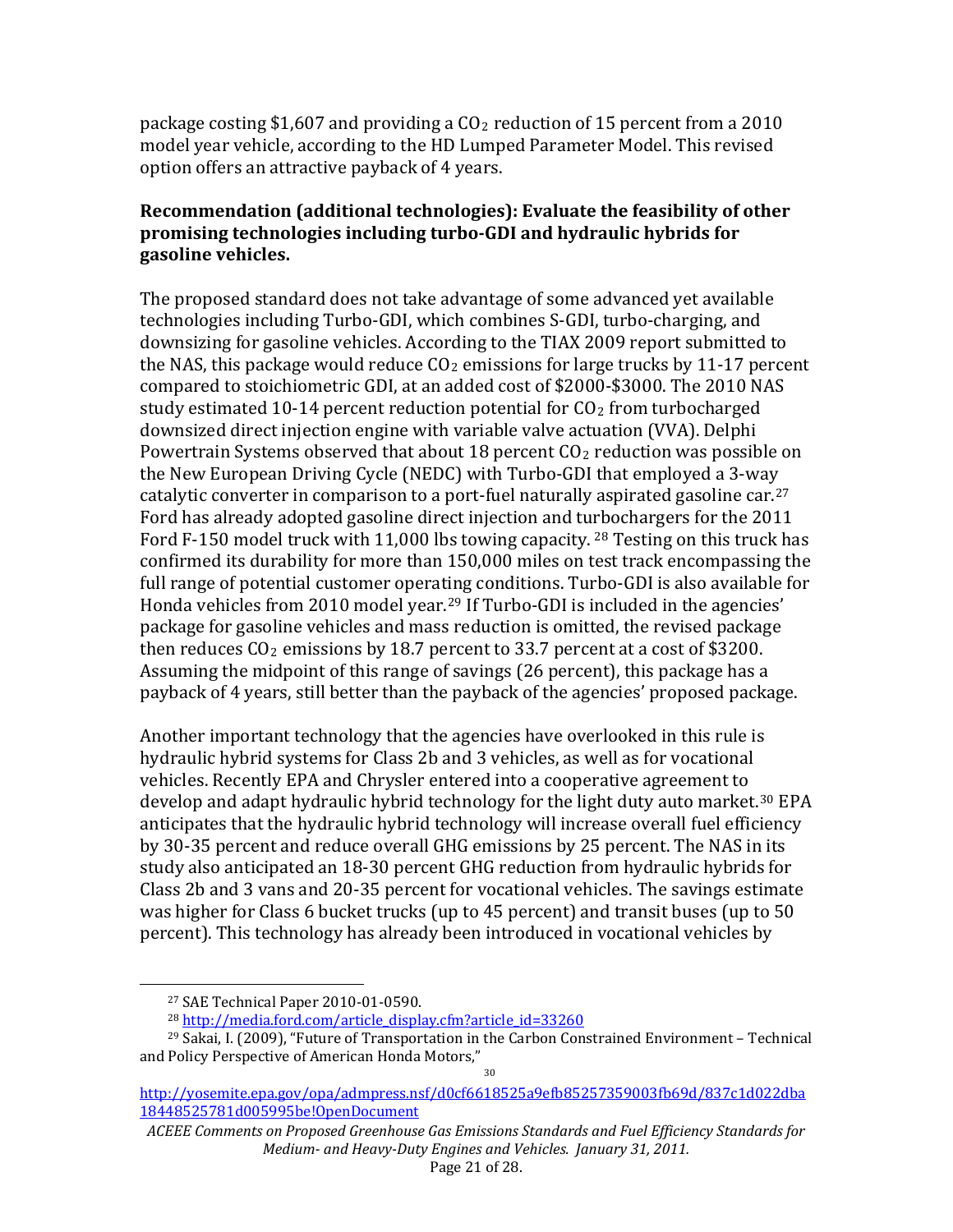Eaton, Crane Carrier, and Parker Hannifin. At a cost of \$1200,<sup>[31](#page-21-0)</sup> the hydraulic hybrid would provide a very attractive payback of little more than one year for Class 2b and 3 van users.

### **Recommendation (combined gasoline and diesel standards): Consider a single standard for gasoline and diesel vehicles.**

The agencies assert that "[the required] reductions represent roughly equal stringency levels for gasoline and diesel vehicles, which is important in ensuring our proposed program maintains product choices available to vehicle buyers" (pp.74195‐6). It is not clear why the agencies regard the proposed stringencies as equivalent, given that the baselines for gasoline and diesel are approximately the same, while diesel vehicles are required to achieve 15 percent reductions and gasoline are required to achieve 10 percent reduction. With a required emissions reduction of 15 percent for gasoline vehicles as recommended a[bov](#page-21-1)e, standards for gasoline and diesel vehicles would indeed be roughly equivalent. 32 In that case, a ombined, fuel independent standard would appear to offer greatest flexibility and c greatest potential to drive fuel savings and emissions reductions.

### **Recommendation (low rolling resistance tires and lowfriction lubricants): Assign benefits to the rule only for the tires and lubricants sold with the vehicle unless and until standards are adopted for those products.**

No compliance mechanism has been proposed for the use of low RR and low friction lubricants; the agencies simply assume that owners will replace these items with similar, efficient products as needed. This is not a reasonable assumption. Any savings attributed to low RR tires and low friction lubricants should apply only to the initial tires and lubricants, unless and until standards for those products or some other mechanism is put in place to ensure the replacements will have similar efficiency properties.

### **Recommendation (test cycles for heavyduty pickups and vans): Choose test cycles for heavyduty pickups and vans that adequately represent realworld driving conditions, including highspeed driving, use of air conditioning, and coldtemperature operation.**

shown in EPA's 2006 light-duty labeling rule to overstate fuel economy by more In choosing test cycles for this new regulatory program, the agencies should take advantage of the experience of several decades with the light‐duty program to adopt realistic test cycles for heavy-duty pickups and vans. The light-duty test cycles were

 ÷, 31 EPA Staff Technical Report, EPA420‐R‐08‐008, March 2008.

<span id="page-21-1"></span><span id="page-21-0"></span> $32$  Equivalent CO2 emissions standards for gasoline and diesel vehicles would correspond to roughly equivalent fuel consumption standards if diesel consumption were expressed in gasolineenergy-equivalent gallons per mile. ACEEE supports this energy equivalent metric rather than a volumetric measure of consumption, both for this rule and for light-duty vehicle standards.

*ACEEE Comments on Proposed Greenhouse Gas Emissions Standards and Fuel Efficiency Standards for Medium and HeavyDuty Engines and Vehicles. January 31, 2011.*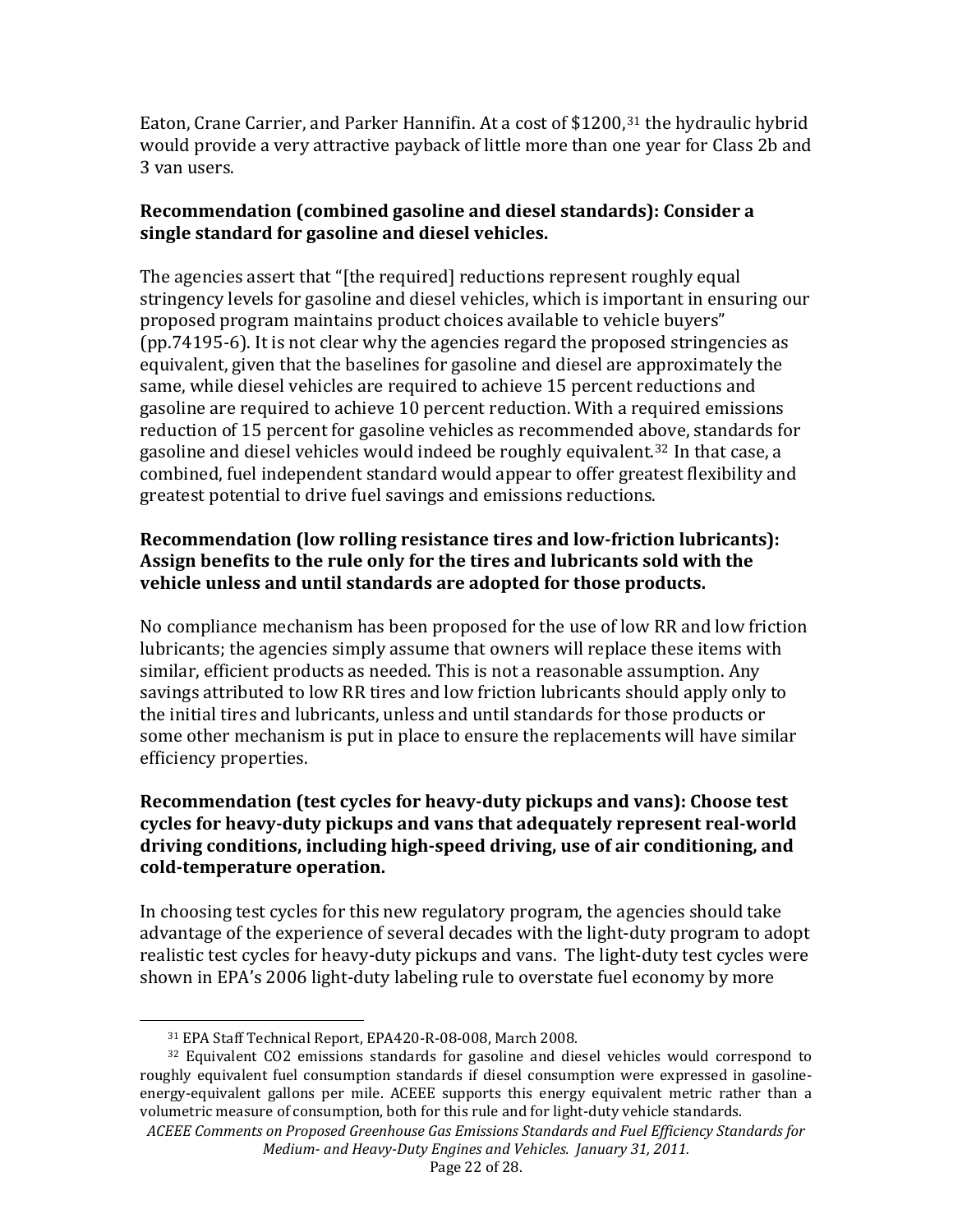than 20 percent on average across vehicles and to be unable to detect certain technology‐ and weight‐related determinants of fuel economy. The agencies have proposed to use these same cycles (the FTP and the HFET) as test cycles for heavy‐ duty pickups and vans. While choosing more representative cycles over which to test the fuel economy of cars for certification purposes would require a change in law, there is no such limitation on test cycles for heavy-duty pickups and vans. Moreover, the EPA has already developed a more a more representative set of test cycles (the "5‐cycle test") for light‐duty labeling purposes, which provides at least a good starting point for establishing a cycle for heavy‐duty pickups and vans.

# **Flexibility provisions**

The function of flexibility mechanisms is to allow maximum savings at reduced cost. The proposed rule sets out stringency requirements that in most cases challenge the industry, not to improve technology, but only to adopt technologies that are readily available. In these circumstances, flexibility mechanisms will simply allow some vehicles that could easily be upgraded to remain inefficient and promote the use of advanced technologies to offset the high fuel consumption of these lagging vehicles, rather than to achieve additional fuel savings. The proposed flexibilities would be better justified if the stringency of the standards were increased, as discussed previously.

### **Recommendation (credit multipliers): Do not adopt multipliers for advanced technology credits or early credits.**

ACEEE promotes flexibility provisions that are effective and preserve or increase fuel savings and GHG emissions reductions. Given the weakness of the standards proposed for the vocational truck category, it is improbable that flexibility provisions would be useful or necessary there. Credit multipliers, whether for advanced technologies or early credits, are especially to be avoided, because they lessen the total emissions reductions from the program by allowing a greater increase in the emissions of other vehicles than they offset.

### **Recommendation (electric vehicles): Account for full fuelcycle emissions of electric vehicles.**

The agencies propose treating electric vehicles as zero emissions vehicles for purposes of the standards (p.74364). ACEEE and others commented on potential adverse effects of treating electric vehicles as zero emissions vehicles in the 2010 light-duty fuel economy and GHG emissions rule. These adverse effects, including the loss of the incentive to maximize the energy efficiency of electric vehicles and the net increase in total GHG emissions due to non‐electric vehicles' ability to emit more, apply equally to the heavy-duty vehicle sector. The standards should instead account for full fuel‐cycle emissions from these vehicles, adjusted as needed to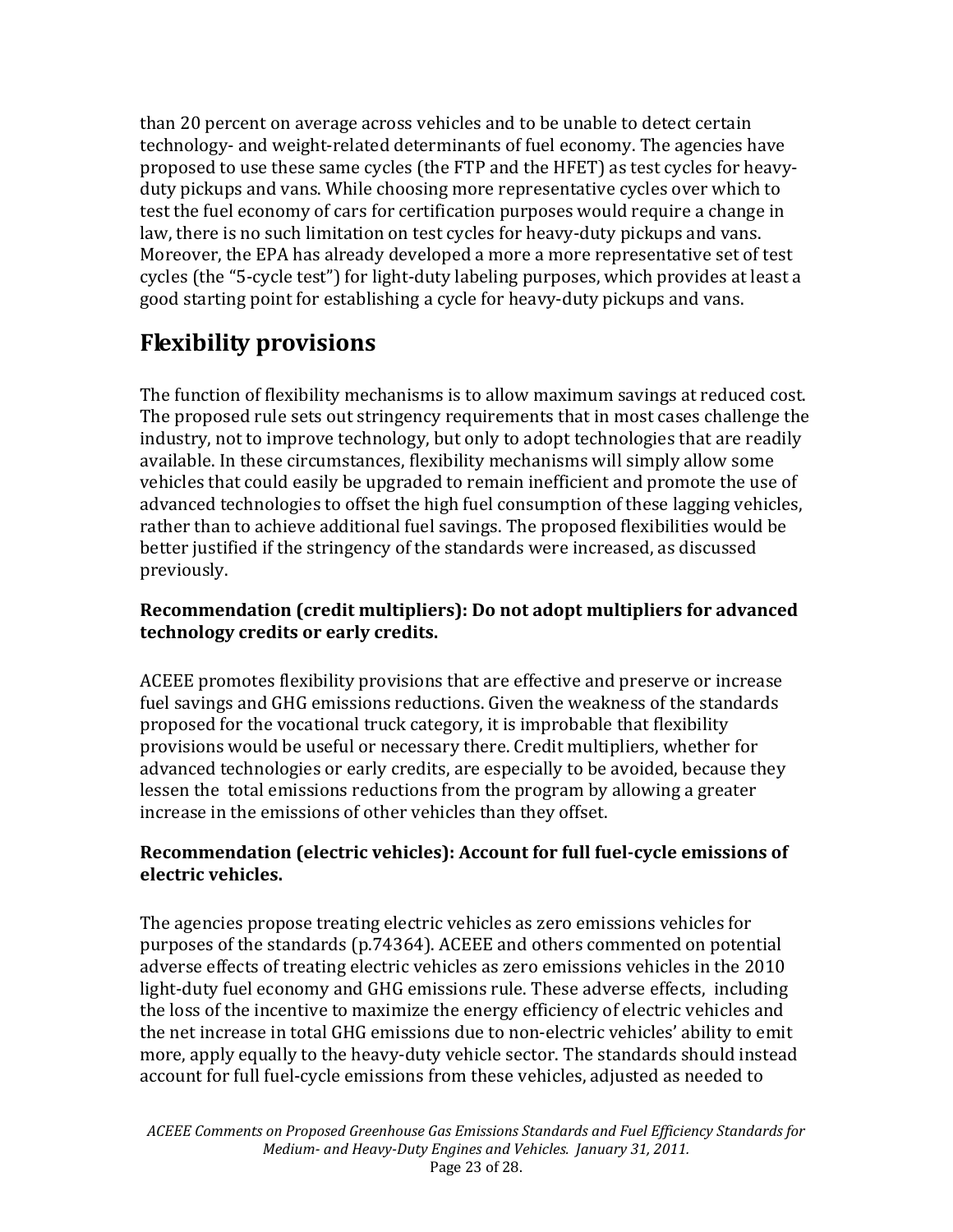reflect the fact that the standards for gasoline and diesel vehicles apply to "in‐use" emissions only.

### **Recommendation (hybrid vehicles): Carefully define hybrid testing protocols .**

The rule would allow manufacturers to obtain credit for hybrids and certain other "advanced" technologies using defined test protocols. The use of all three methods sketched in the proposed rule to demonstrate hybrid benefits should be permitted: either chassis testing or "power pack" testing, the latter in either the pre‐ or post‐ transmission versions. These protocols should be further developed in the final rule to ensure ease of use, reliable measurements of savings, and cross‐test comparability.

### **Recommendation (innovative technology credits): Specify allowable protocols for attributing fuel savings and GHG reductions to advanced transmissions and, to the extent possible, other efficiency technologies.**

Credits are also available for "innovative" technologies if savings from these technologies can be demonstrated to the satisfaction of the agencies. In the case of advanced transmissions, both the chassis test and the post‐transmission power pack options should be available for demonstrating benefits, and the final rule should state this explicitly.

For innovative technology credits more generally, the agencies should provide extensive guidance on eligible technologies, pre‐approved test protocols, and suitable test cycles. Doing so would give manufacturers the certainty that they could gain credits for these technologies in a well‐defined and straightforward fashion, reducing risk and expense and thereby helping to simulate technology development and adoption. Increasing the stringency of the standards will add to the value of nnovative and advanced technology credits. i

### **Recommendation (innovative technology credits): Keep the application of innovative technology credits to the same class in which they were earned.**

An alternative means of increasing the value of innovative technology credits would be to permit them to be applied to any compliance category, regardless of where they were generated. The agencies have proposed not to allow this (p.74189), however, and they should not allow it in the final rule. Especially in this first phase of the program, when several of the standards are lacking in stringency and there are uncertainties about how, and how many, innovative technology credits will be generated, it is important to ensure some progress in each category of engine and vehicle. Allowing these credits to be applied across compliance categories could result in certain categories' achieving no fuel savings or GHG emissions reduction, despite the availability of cost‐effective options for doing so. It could also give unfair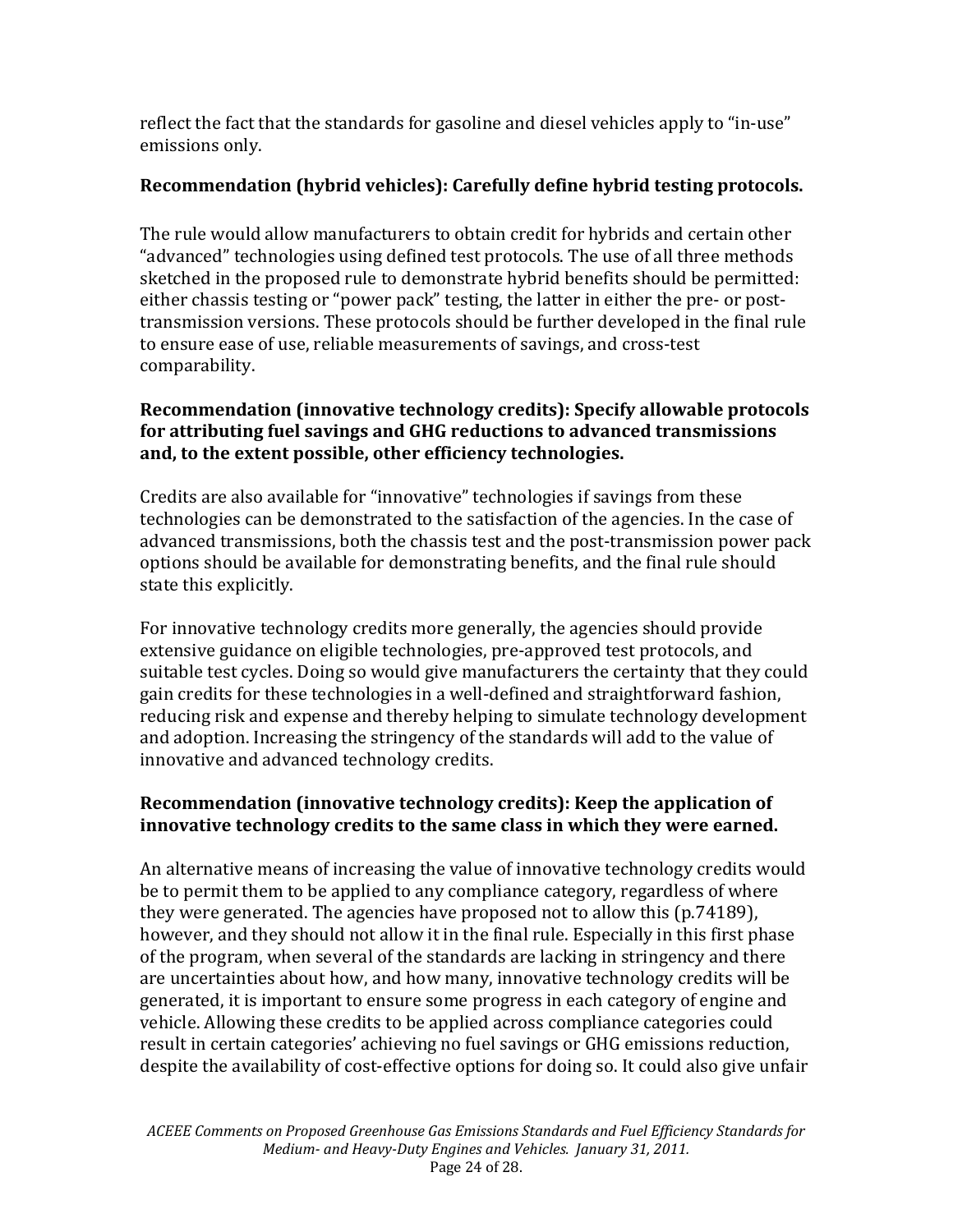advantage to certain manufacturers that have a broader range of products, as the agencies note.

# **Labeling**

Lack of consistent fuel efficiency information for buyers of trucks, both new and used, is a barrier to greater efficiency. All vehicles and engines should carry labels that provide the buyer with fuel consumption and GHG emissions information that will help in choosing among products with similar functionality.

The labeling provisions of the proposed rule are minimal and are clearly intended to facilitate compliance and enforcement, rather than to provide consumer information. Given that lack of standardized fuel consumption information is a barrier to faster adoption of efficiency technologies in the heavy-duty vehicle market, it is important that a consumer-oriented label be put in place to support the new standards.

### **Recommendation (labeling): The final rule should require that fuel consumption and GHG emissions information for all vehicles and engines covered by the rule be made available in a buyer's guide on an annual basis.**

The agencies specifically decline to require fuel consumption labeling, because they believe it could mislead the purchaser (p.74352). As for other products, including light-duty vehicles, medium- and heavy-duty vehicle labels cannot be expected to provide information that predicts individual users' energy use; labels are designed to help guide comparisons made in the purchasing process. How to provide information that is helpful rather than misleading to the consumer is a perennial challenge for labels. However, this challenge has been met in other cases through careful design of the label, and updating as needed, rather than by declining to provide the information at all. If the standards can be relied upon to reduce fuel consumption, as we believe they can, then it must be the case that vehicles' certification values relative to those standards would be meaningful information to buyers.

In the final rule, the agencies should indicate their intention to issue a rulemaking for labeling of the vehicles and engines covered by this rule. In addition, the final rule should require the issuance of an annual buyers guide similar to the Fuel Economy Guide that EPA and DOE issue for light‐duty vehicles. The guide would list, for each vehicle and engine subject to this rule, fuel consumption and GHG emissions rates, along with other information helpful for comparing and understanding the performance of these vehicles and engines.

### **Recommendation (labeling of engines, tractors and vocational vehicles): The final rule should require that engine, tractor, and vocational truck labels include the Family Emissions Limits, regardless of whether the manufacturer is participating in ABT.**

*ACEEE Comments on Proposed Greenhouse Gas Emissions Standards and Fuel Efficiency Standards for Medium and HeavyDuty Engines and Vehicles. January 31, 2011.*  Page 25 of 28.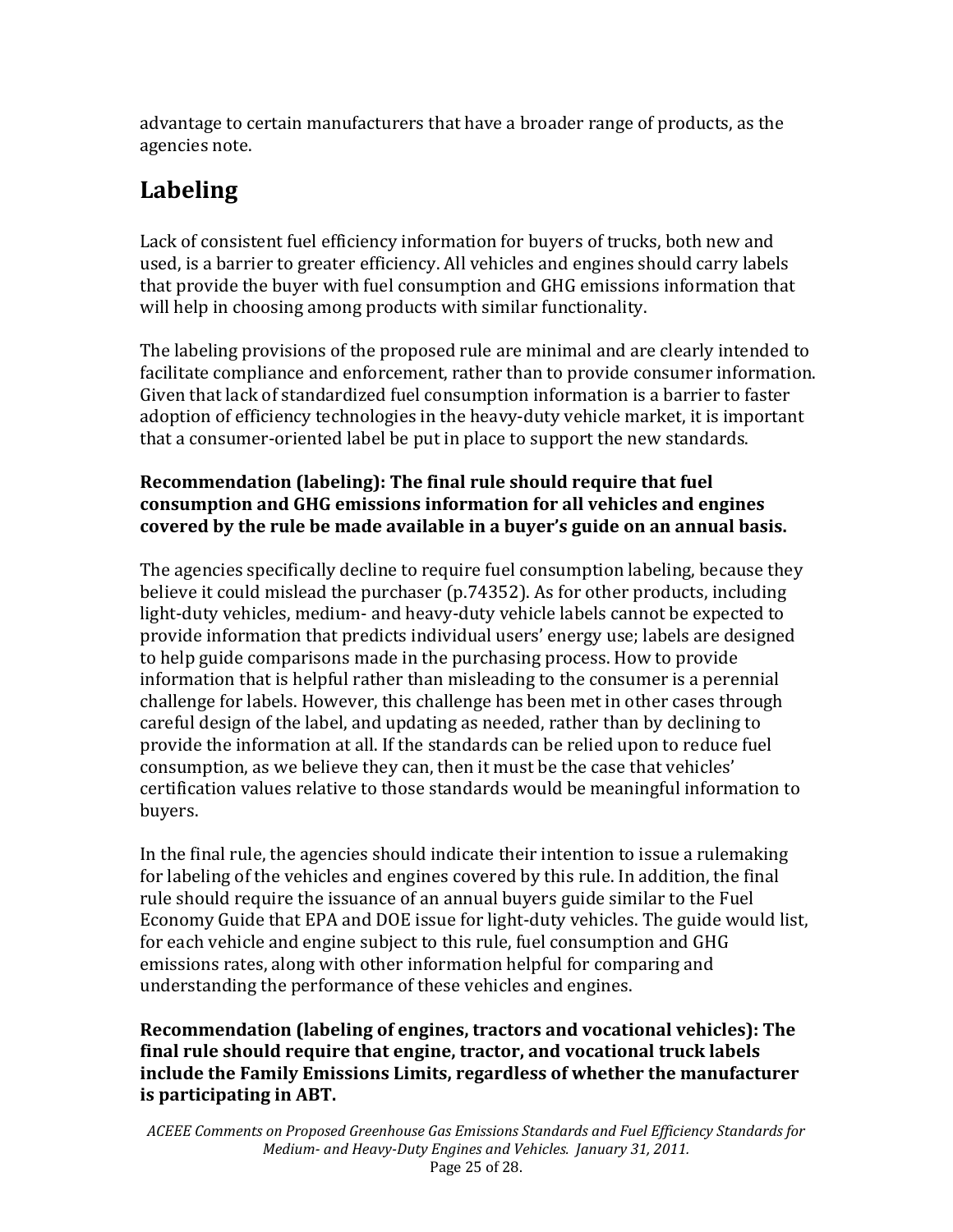Under the proposed rule, engine and vehicle labels would provide product specifications to facilitate identification and ensure in‐use compliance. However, the proposed rule appears to require that the label state the product's certified emissions, or "Family Emissions Limit", only if the manufacturer is using ABT (p.74268). Fuel consumption information is not required on the label at all. Whether or not the manufacturer is participating in ABT, GHG emissions and fuel consumption information should be provided on the label.

**Recommendation (buyeroriented label): The final rule should include information and discussion in preparation for a subsequent labeling rule requiring that tractor and vocational truck labels list the vehicle's fuel consumption and GHG emissions on each test cycle, in addition to the weighted average used for certification. Where possible, the values should reflect the actual vehicle configuration, rather than the standard GEM model inputs specified for certification purposes.** 

Moreover, the label should include information designed to be most useful to the buyer. At a minimum, it should allow comparisons across similar vehicles or engines and promote the deployment of efficiency technologies.

Elsewhere, we have recommended that among the data that manufacturers should report to the agencies for each vehicle model are fuel consumption and GHG emissions as calculated by the GEM model using actual vehicle specifications, including engine, transmission, frontal area, etc., rather than the generic inputs required for certification purposes. We recommend that this information be displayed on a buyer‐oriented vehicle label as well.

shown to produce good results. In addition, displaying fuel consumption and GHG emissions on each of the required test cycles (transient, 55 mph cruise, and 65 mph cruise) separately, in addition to the specific weighted sum required for certification purposes, would allow buyers to better understand the suitability of a given vehicle for their duty cycle.<sup>[33](#page-25-0)</sup> In fact, research conducted by West Virginia University for the International Council on Clean Transportation provides evidence that fuel consumption and GHG emissions over any heavy‐duty drive cycle can be reasonably well approximated as a weig[ht](#page-25-1)ed sum of fuel consumption and GHG emissions over certain standard drive cycles.<sup>34</sup> The weightings are determined by certain parameters associated with the drive cycle, such as average speed and average acceleration. Various combinations of three drive cycles, including some similar to the cycles proposed in the rule, were

<span id="page-25-0"></span><sup>&</sup>lt;sup>33</sup> Some commenters have rightly questioned the choice of these three cycles, in particular the transient cycle. The value of reporting fuel consumption and emissions over all required test cycles does not depend on the particular cycles proposed by the agencies, but would carry over to other cycle s that the agencies may choose to use.

<span id="page-25-1"></span>*ACE EE Comments on Proposed Greenhouse Gas Emissions Standards and Fuel Efficie ncy Standards for Medium and HeavyDuty Engines and Vehicles. January 31, 2011.*  <sup>34</sup> Clark et al 2009 [http://www.theicct.org/pubs/WVU\\_Final\\_Report\\_ICCT.pdf](http://www.theicct.org/pubs/WVU_Final_Report_ICCT.pdf) .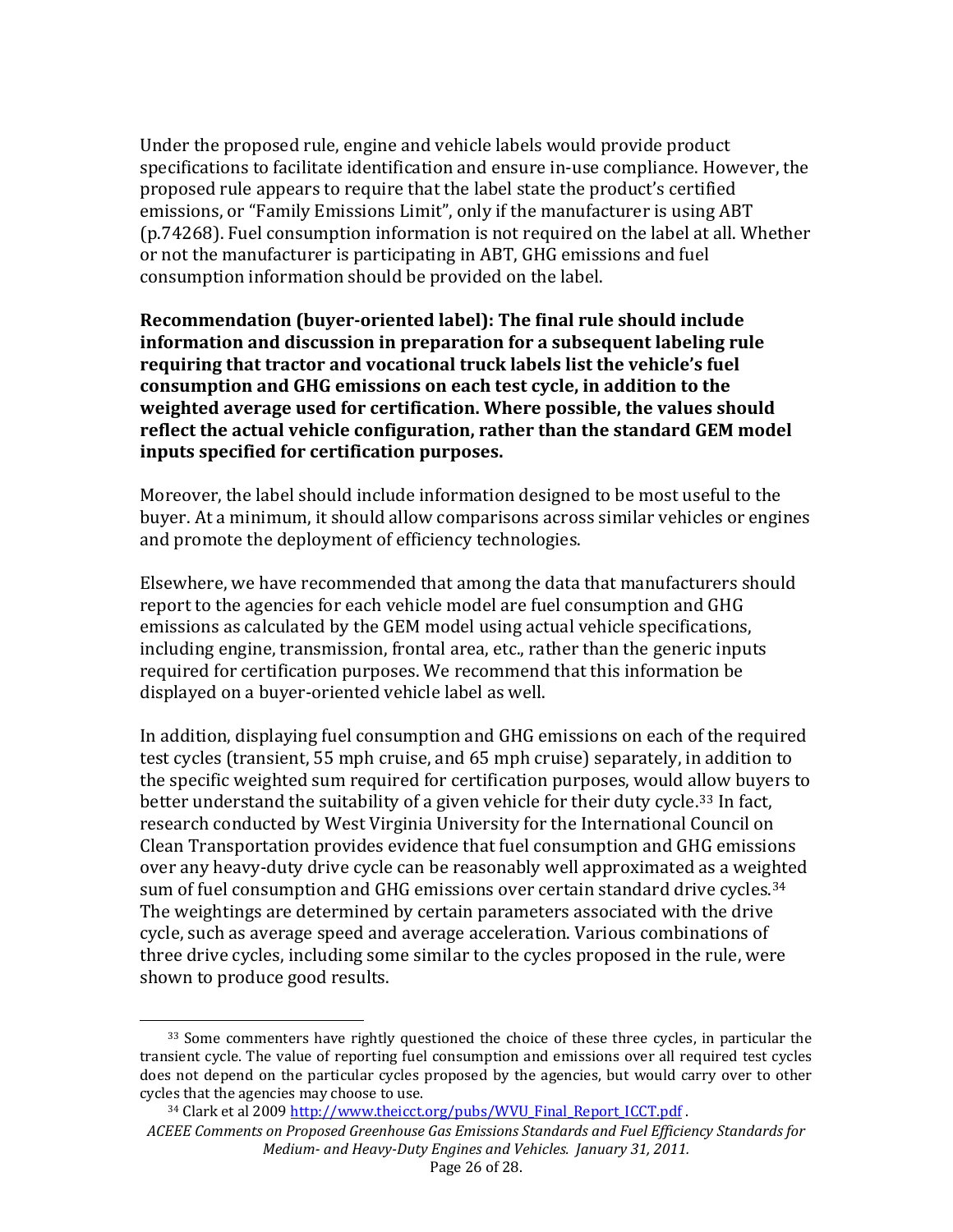Hence it is likely that a buyer in principle could use fuel consumption values over the three cycles used for compliance testing to estimate the fuel consumption of a given vehicle knowing the characteristics of his or her own duty cycle. Showing the individual test cycle results on the label would be similar to listing city and highway fuel economy on the Monroney label; the car driver can form an opinion of the value to him or her of high city or highway fuel economies, based on his or her own driving habits. In the WVU work, the parameter on which that view is based is not the split of miles driven into city and highway, but rather the split of time spent in each of three modes. That split could be measured by average speed and acceleration.

Issues arising from this proposal call for further investigation. For example, while truck fleets are likely to know the average speed over their duty cycles, they are less likely to have average acceleration data (though this can be approximated from second-by-second speed data if available). Also, the estimates of fuel consumption and GHG emissions produced by this method may differ from real‐world values by a greater percentage than the required percentage improvement under the standard. These and other issues should be explored further in the development of a buyer‐ oriented label for vehicles regulated under this rule.

**Recommendation (labeling of heavyduty pickups and vans): The final rule should include information and discussion in preparation for a subsequent labeling rule requiring that heavyduty pickups and vans carry a label similar to the lightduty Monroney label. The label should include fuel consumption and GHG emissions in an appropriate metric, supplemented as needed with payload and towing capacity information.** 

Under the proposed rule, the label for heavy‐duty pickup trucks and vans would continue to show compliance with criteria pollutant standards only (p.74263). A label similar to the light‐duty vehicle label would be appropriate for these vehicles, however.

regarding shifting purchasers across classes seems unwarranted. Miles per gallon values for heavy‐duty pickups and vans may be far lower than those for similar vehicles with GVWR under 8500 pounds due to the higher test weights (curb weight plus half payload) specified for the heavy‐duty vehicles. This has apparently raised a concern among manufacturers that such a label could unfairly disadvantage the heavy‐duty vehicles in any cross‐class comparisons that a consumer may make. However, the basis for the structure of the proposed standards, which vary by vehicle "work factor", is that these vehicles are used for work purposes and that their buyers do not have the option of substituting vehicles with the towing capacity and rated payload of light-duty trucks. Hence this concern

Furthermore, there are several possible approaches to designing a label that would address the differences in test weight, including:

*ACEEE Comments on Proposed Greenhouse Gas Emissions Standards and Fuel Efficiency Standards for Medium and HeavyDuty Engines and Ve hicles. January 31, 2011.*